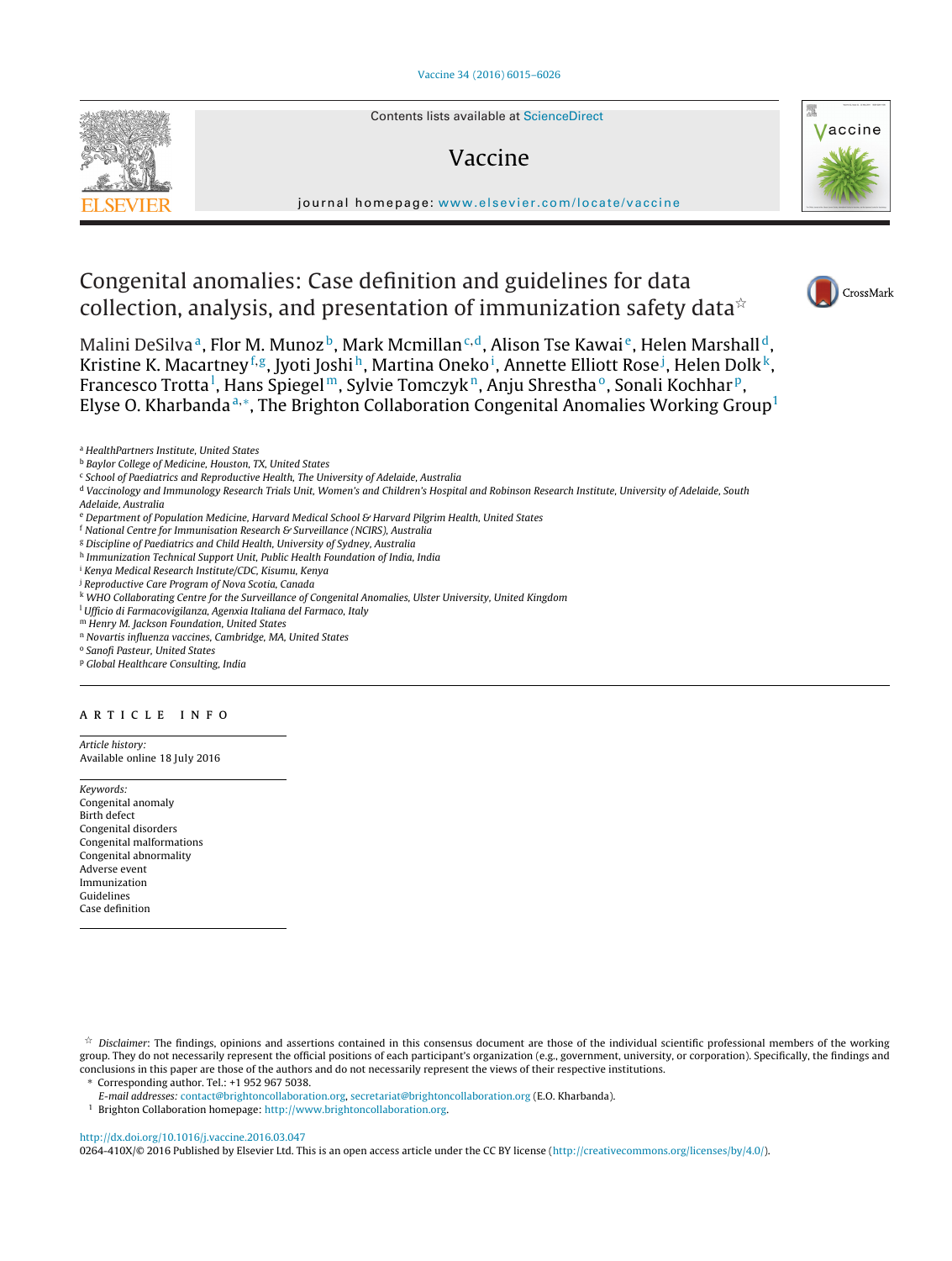#### **1. Preamble**

### 1.1. Need for developing case definitions and guidelines for data collection, analysis, and presentation for congenital anomalies as an adverse event following immunization

Congenital anomalies, also commonly referred to as birth defects, congenital disorders, congenital malformations, or congenital abnormalities, are conditions of prenatal origin that are present at birth, potentially impacting an infant's health, development and/or survival. We will use the term congenital anomalies in this report. Congenital anomalies encompass a wide array of structural and functional abnormalities that can occur in isolation (i.e., single defect) or as a group of defects (i.e., multiple defects). Multiple defects may occur as part of well-described associations, such as the non-random co-occurrence of Vertebral anomalies, Anal atresia, Cardiac defects, Tracheoesophageal fistula, and/or Esophageal atresia, Renal and Radial anomalies, and Limb defects (VACTERL) [\[1\].](#page-10-0)

Congenital anomalies vary substantially in severity. Some congenital anomalies are associated with spontaneous abortion, stillbirth, or death in the early postnatal period. Global deaths due to congenital anomalies decreased from 750.6 thousand in 1990 to 632.1 thousand in 2013, with respective age-standardized death rates of 11.0 and 8.7 per 100,000 [\[2\].](#page-10-0) Subtypes of fatal congenital anomalies (with estimated number of global deaths in 2013 in thousands) are congenital heart anomalies (323.4), neural tube defects (68.9), Down's syndrome (36.4), and chromosomal unbalanced rearrangements (17.3) [\[2\].](#page-10-0) Other congenital anomalies may have little impact on survival. Anomalies which affect an infant's life expectancy, health status, physical or social functioning may be described as "major" anomalies. In contrast, "minor" anomalies are those with little or no impact on health or short-term or longterm function [\[3\].](#page-10-0) We have chosen to focus on major anomalies for this case definition due to their impact on public health and preexisting structure for surveillance and reporting by large national and international organizations.

The causes of congenital anomalies are wide-ranging, with many anomalies remaining of undetermined etiology. Structural anomalies are often due to errors in embryogenesis occurring at critical periods of fetal development. Critical exposure periods during pregnancy can vary by organ system or type of anomaly. However, first trimester (gestational age 1–13 weeks) is generally considered the highest risk period. Medications, infectious agents, and environmental toxins have all been implicated as teratogens; illicit drugs and other maternal exposures can also disrupt fetal development and increase the risk for one or more congenital abnormalities [\[1\].](#page-10-0) Some structural and many functional defects are attributed to underlying genetic defects or chromosomal abnormalities. These defects may be due to one or both parents being genetic carriers, one or both parents sharing the disease state, or the occurrence of de novo mutations [\[4\].](#page-10-0) The timing of clinical recognition of major anomalies varies both by type of defect and by access to health care.

To date, multiple studies have investigated congenital anomaly outcomes following maternal vaccination, for both recommended and inadvertent vaccination.

#### 1.1.1. Vaccinations routinely recommended during pregnancy

1.1.1.1. Influenza vaccine, including seasonal and pandemic vaccines. Many countries routinely recommend that pregnant women receive influenza vaccine at any time during pregnancy [\[5,6\].](#page-10-0) Thus, studies evaluating the potential for these vaccines to impact embryogenesis or risks for congenital anomalies are of critical importance. Maternal immunization during pregnancy with inactivated influenza vaccine is associated with a brief increase in

maternal inflammatory biomarkers  $[7,8]$ . At the time of publication, there was no data to support an association between the maternal inflammatory response to vaccination and fetal development and risk for congenital anomalies.

As of March 2014, congenital anomaly data from more than 4000 pregnant women who received different types of adjuvanted and non-adjuvanted influenza vaccination during the first trimester, and over 19,000 during any trimester, were published  $[9-20]$ and comprehensively reviewed [\[21\].](#page-10-0) Of individual studies, the largest that included first trimester exposures reported pregnancy outcomes for 323 woman immunized with adjuvanted or nonadjuvanted A(H1N1)v2009 influenza vaccines and 1329 control subjects. The rate of major malformations did not vary between the two cohorts (all trimesters: OR 0.87; 95% confidence interval [CI] 0.38, 1.77; preconception and first trimester exposure: OR 0.79; 95% CI 0.13, 2.64) [\[16\].](#page-10-0) The review authors concluded that maternal influenza vaccination is not associated with an increased risk of congenital malformations. However, statistical imprecision, and clinical and methodological heterogeneity of included studies made it impossible to totally exclude harm [\[21\].](#page-10-0) A 2014 Cochrane systematic review combining five studies in a meta-analysis also found influenza immunization during pregnancy was not associated with a higher risk of congenital anomalies, pooled estimate OR 1.06 (95% CI, 0.90, 1.25) [\[11–13,16,17,22\].](#page-10-0)

Since March 2014 there have been at least three retrospective studies published investigating congenital anomaly outcomes following monovalent influenza A (H1N1) vaccines [\[23–25\].](#page-10-0) The largest of the three studies was conducted in Lombardy, Italy, during the pandemic period (October 1, 2009–September 30, 2010) and included 6246 pregnant women immunized with a MF59 adjuvanted pandemic A ( $H1N1$ ) vaccine [\[24\].](#page-11-0) Pregnancies were excluded if either chromosomal aberrations or congenital viral infections were reported in the birth registry. Cases were identified with ICD-9 coding and retained according to EUROCAT guidelines. Unmatched analysis identified 284/6246 (4.5%) cases of congenital malformations in the immunized cohort and 3246/79,925 (4.1%) in the unimmunized cohort, OR 1.13 (95% CI, 0.99, 1.28), and propensity matched OR 1.14 (95% CI, 0.99, 1.31) [\[24\].](#page-11-0) Rates and estimates were also available for specific anomalies.

1.1.1.2. Tetanus diphtheria, acellular pertussis vaccines (Tdap). Many countries recommend administration ofthe acellular pertussis vaccine during the third trimester of pregnancy [\[26,27\].](#page-11-0) One placebo randomized controlled trial, conducted from 2008 to 2012, examined infant congenital anomaly outcomes following maternal Tdap administration during pregnancy. Between 30 and 32 weeks gestation, 33 women received the Tdap vaccine and 15 received a placebo vaccine, with crossover immunization postpartum. In the vaccinated cohort one infant had a congenital anomaly, as compared to two infants with congenital anomalies in the control group [\[28\].](#page-11-0) To date, two retrospective observational studies of Tdap administration during pregnancy have been published in the United States; both suggest there is not a significantly increased risk of major congenital anomalies in infants born to mothers who were vaccinated during pregnancy [\[29,30\].](#page-11-0) The remaining evidence regarding the safety of pertussis containing vaccines is derived from passive surveillance [\[31\].](#page-11-0)

Maternal and neonatal tetanus remain problematic in geographic areas where childbirth occurs under conditions that do not meet minimum standards of hygiene and immunization coverage of the population is low. In these regions, women with inadequate immunization history are recommended to receive two doses of tetanus toxoid (TT) containing vaccine as early as possible during pregnancy [\[32\].](#page-11-0) Between 1959 and 1965 a large prospective study in the United States was conducted that included 337 mother and child pairs evaluated for TT vaccine exposure before 20 weeks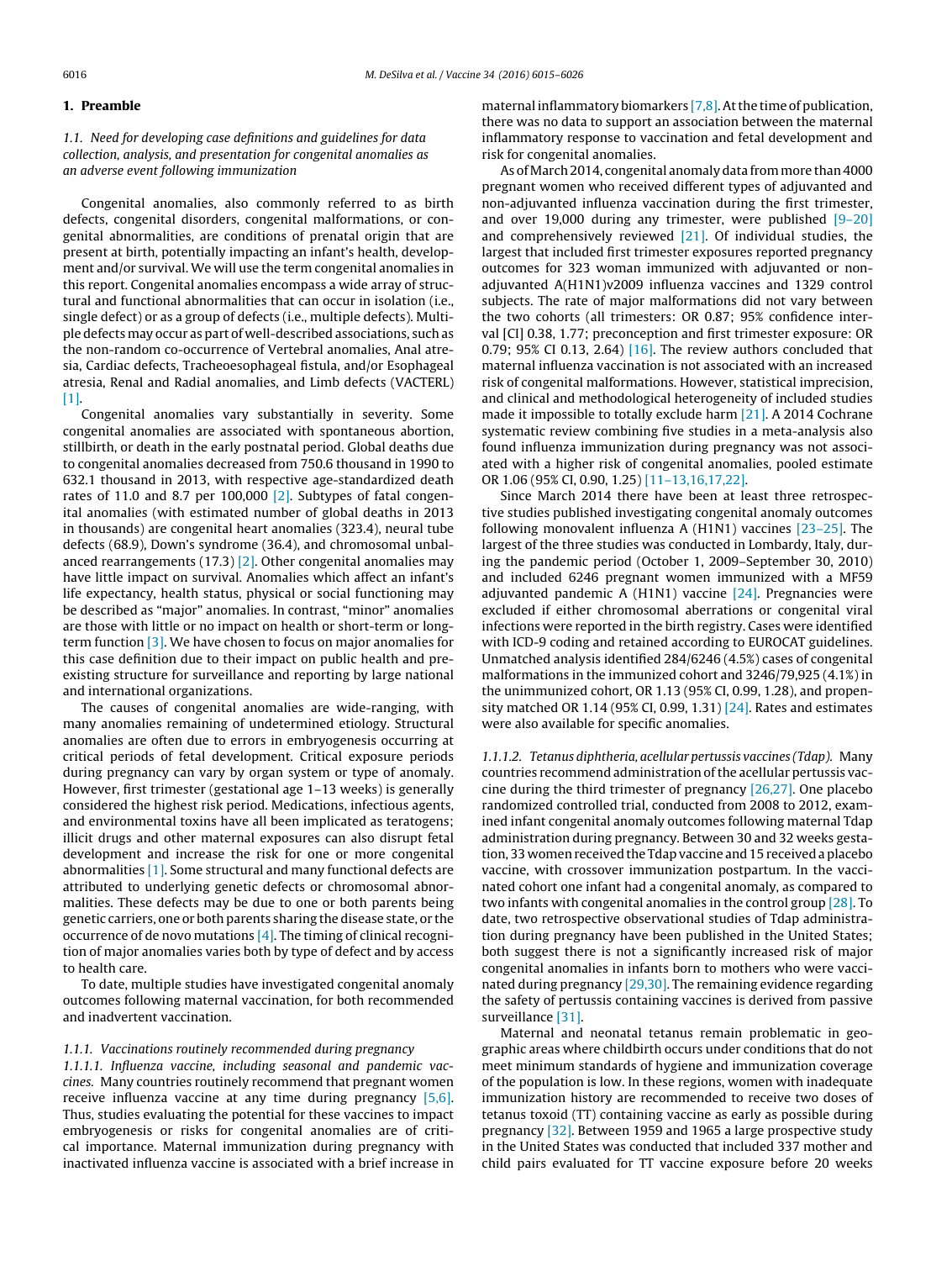gestation. The authors estimated a standardized relative risk (SRR) of 1.19 (95% CI, 0.70, 1.87) for any anomaly following tetanus vaccination during pregnancy [\[33\].](#page-11-0) In more recent case-control studies, increased risks of congenital anomalies following maternal TT vaccination were not observed [\[34,35\].](#page-11-0) In one of these studies, 30 women (55% of vaccinated women) were exposed during the first three gestational months [\[34\].](#page-11-0) In the other, timing of vaccination during pregnancy was not reported [\[35\].](#page-11-0)

#### 1.1.2. Vaccinations inadvertently administered during pregnancy

Many vaccines are routinely administered to women of reproductive age, increasing the opportunities for inadvertent vaccination during pregnancy. Thus, continued monitoring of birth outcomes among women inadvertently exposed during pregnancy remains a priority.

1.1.2.1. Live virus vaccines (rubella, measles, mumps, oral poliovirus, yellow fever, and varicella). Inadvertent maternal vaccination with a live virus vaccine is associated with replication of the vaccine virus and likely a more robust maternal inflammatory response than that observed for inactivated vaccines. However, of greater concern, maternal infections with rubella, varicella, cytomegalovirus and other viruses, during critical periods of fetal development, are associated with specific groupings of congenital anomalies or syndromes [\[36\].](#page-11-0) Thus, there is a theoretical risk for inadvertent maternal vaccination with a live virus vaccine to result in a fetal infection and subsequently increase risk for one or more congenital anomalies.

A review of the inadvertent administration of live vaccines (monovalent or combined rubella, oral poliomyelitis virus, and yellow fever vaccines) to pregnant females suggests no evidence of adverse pregnancy outcomes [\[37\].](#page-11-0) The incidence of congenital rubella syndrome (CRS) following inadvertent rubella vaccination of pregnant women has been evaluated in several countries in Europe, the United States, Canada, Iran and Latin America. Among more than 3500 susceptible women inadvertently vaccinated against rubella shortly before or in the first trimester of pregnancy, no cases of CRS were reported [\[38–45\].](#page-11-0)

No specific studies have been conducted on pregnancy outcomes following inadvertent measles or mumps vaccination. Passive surveillance of vaccine exposures prior to conception and during pregnancy has not indicated an increased risk of congenital malformation or spontaneous abortion  $[46]$ , but there is not sufficient information to exclude such a risk.

Oral poliovirus vaccine (OPV), containing live attenuated poliovirus types 1, 2, and 3, has been widely used since the 1960s to protect pregnant women and neonates against poliomyelitis. The possible development of viremia following immunization and a few cases suggestive of vaccine-associated anomalies including an unexplained report about fatal spinal cord neuronal damage following maternal immunization in an immune mother have been documented [\[47\].](#page-11-0) However, no population-based controlled studies are available to confirm the significance of these individual reports. In response to a poliovirus epidemic in Finland during 1985, OPV was given to 94% of the entire population, including pregnant women. There was no observed increase in the rates of growth retardation, perinatal deaths, prematurity or congenital anomalies in the infants exposed to OPV in utero in comparison with the expected rates [\[48\].](#page-11-0)

Yellow fever vaccination has been documented in several hundred pregnant women. The risks of adverse outcome of pregnancy and childbirth appear to be similar to those in the general population [\[49,50\].](#page-11-0)

Data from a U.S. registry of pregnant women who inadvertently received varicella vaccine either 3 months before, or at any time during, pregnancy, showed that, among the 587 prospectively enrolled women (including 131 live births to women known to be varicella-zoster virus-seronegative), there was no evidence of congenital varicella syndrome [\[51\].](#page-11-0) The rate of occurrence of congenital anomalies from prospective reports in the registry was similar to reported rates in the general U.S. population (3.2%) and the anomalies showed no specific pattern or target organ.

1.1.2.2. Human papillomavirus (HPV) vaccine. To date, data on the safety of the bivalent HPV (2vHPV), 4-Valent HPV (4vHPV), and 9-Valent HPV (9vHPV) vaccines administered inadvertently during pregnancy are based on the pre-licensure clinical studies and post-marketing surveillance studies. The latter have been mostly passive, voluntary reporting registry surveillance, which extended for the 4vHPV vaccine until 2012 and is ongoing for the 9vHPV vaccine since licensure by the US FDA in 2015. As of today, there are no data to suggest an increased risk of congenital malformations following exposure to HPV vaccines during pregnancy, but overall numbers of cases have been low, potentially limiting statistical power and precluding the ability to definitively rule out associations of the HPV vaccines with specific anomalies.

A pooled analysis of 42 pre-licensure clinical studies of the 2vHPV vaccine that included 479 pregnancies in which date of last menstrual period occurred between 30 days prior to 45 days after vaccination did not find an increased risk of congenital anomalies, when compared to 414 controls with similar timing of vaccination (1.7 vs. 2.2%) [\[52\].](#page-11-0) Similarly, a pooled analysis of five pre-licensure clinical studies of the 4vHPV vaccine did not find a significant difference in the rate of congenital anomalies when comparing 2008 pregnant women receiving vaccination with 2029 pregnant women receiving placebo (2.0 vs.  $1.5\%$ ,  $p = 0.20$ ) [\[53\].](#page-11-0)

Post-marketing data on the safety of HPV vaccines administered during pregnancy include manufacturer-sponsored registries of the 2vHPV and 4vHPV vaccines, reports on the 4vHPV vaccine to the Vaccine Adverse Event Reporting System (VAERS), a passive surveillance system in the United States, and an observational cohort study of the 2vHPV vaccine conducted using data from the United Kingdom. Voluntary reporting is known for underreporting of congenital anomalies if not detected at birth, and over-reporting bias for anomalies is common with the use of retrospective reports. The manufacturer-supported registries have therefore only used prospective inadvertent vaccine exposure reports for the calculation of the congenital anomaly rates [\[54\].](#page-11-0) The manufacturer-sponsored registries observed overall rates of major congenital malformations that were consistent with the background rates in the populations [5 of 189 live born infants (2.6%) and 37 of 1527 live born infants (2.4%), respectively in the 2vHPV and 4vHPV registries] [\[55,56\].](#page-11-0) Additionally, in an analysis of 4vHPV vaccine reports submitted between June 2006 and December 2013 to VAERS, only two major congenital malformations were reported out of all infants born to 147 women who received 4vHPV during pregnancy [\[57\].](#page-11-0) Published data from a formal epidemiologic study on the safety of HPV vaccines during pregnancy in the postlicensure setting come from an observational cohort study in the Clinical Practice Research Datalink; no difference was observed in the percentage of congenital malformations resulting from pregnancies in which pregnancy initiation occurred between 30 days prior to 45 days after 2vHPV vaccination (7 of 119 pregnancies, 5.9%) vs. 120 days to 18 months after vaccination (23 of 350 preg-nancies, 6.6%) [\[58\].](#page-11-0) Nakalembe et al., conducted a systematic review of 14 studies that evaluated vaccine safety following administration of 2vHPV and 4vHPV vaccines in low and middle income countries [\[58\].](#page-11-0) Of the 14 studies, four included information related to pregnancy outcomes; no difference was found between groups in these 4 studies.

Results from the multi-national, double-blind, randomized phase IIb/III trial of the 9vHPV in 14,215 women have recently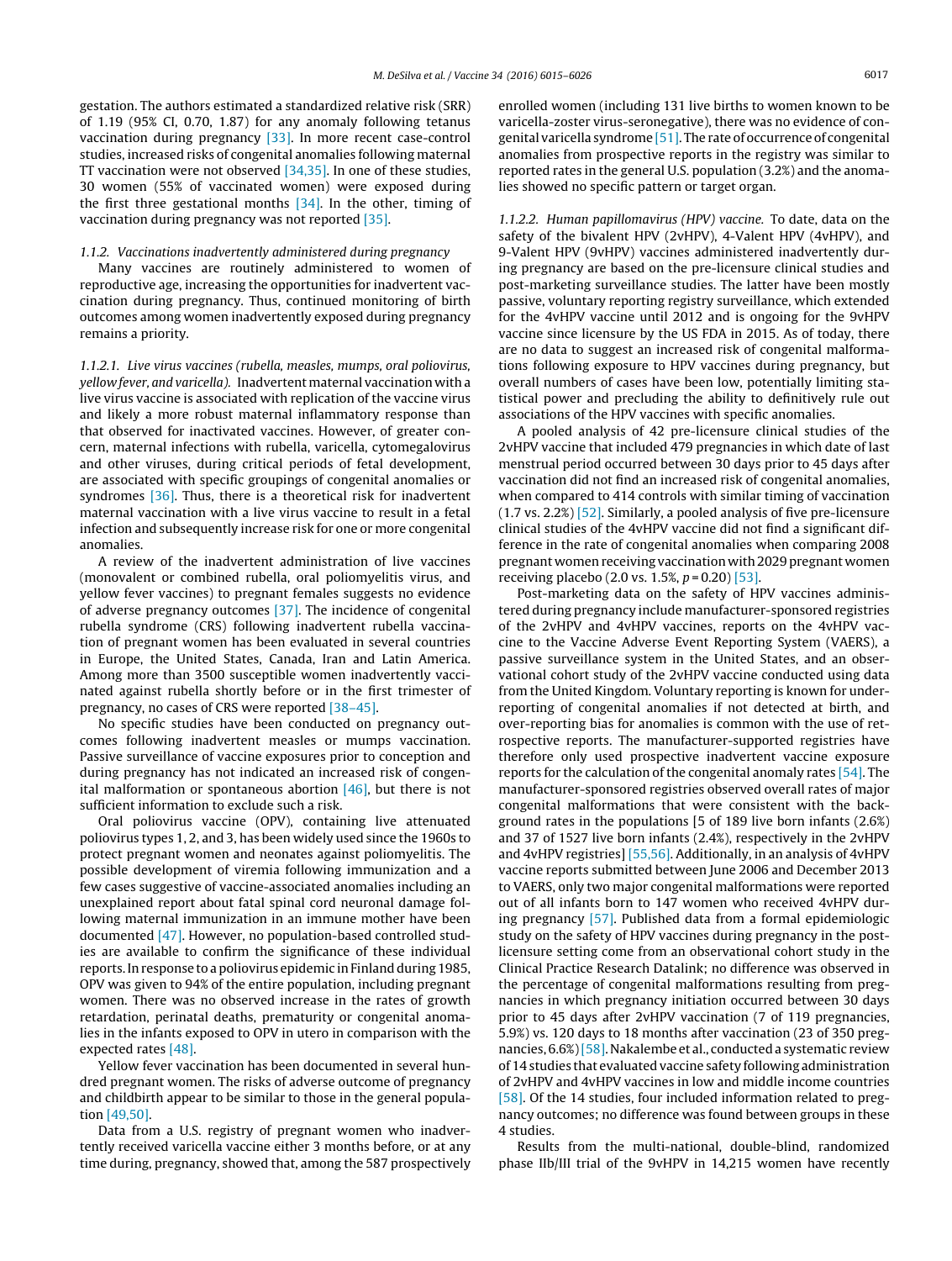<span id="page-3-0"></span>been published. Pregnancy was reported in 1192 participants in the 9vHPV group and 1129 participants in the 4vHPV group [\[59\].](#page-11-0) Pregnancy outcome data was available for 85% of pregnancies. Congenital anomalies were reported ina total of 32 infants and 9 fetuses and rates did not differ between groups (20 in the 9vHPV group and 21 in the 4vHPV group). Among pregnancies with an estimated date of conception within 30 days prior to or after 4vHPV or 9vHPV vaccine administration, (representing 8% of pregnancies with known outcome), no congenital anomalies were reported [\[59\].](#page-11-0)

1.1.2.3. Meningococcal vaccine. Evidence on the safety of administration of meningococcal vaccination during pregnancy is scarce. A systematic review conducted in 2012 identified 6 studies evaluating the safety of Meningococcal Polysaccharide Vaccine (MPSV) in pregnancy  $[60]$ . None of the included studies suggested any adverse outcomes, including birth defects, for infants born to mothers who received MPSV during pregnancy. However, the total study population included 335 women which may be too small to evaluate rare outcomes such as congenital anomalies.

The safety information on meningococcal conjugate vaccines (MCV) is derived from passive surveillance  $[61,62]$ . These data do not suggest harmful events on birth outcomes, including congenital anomalies, when MCV is administrated to pregnant women. To date, no data are available on the safety of new Meningococcal B vaccines when administered during pregnancy.

#### 1.1.3. Background summary

The evidence on potential risks for congenital anomalies following maternal immunization is mostly reassuring. However, studies to date have been limited by insufficient sample sizes, varied definitions for outcomes, and use of non-biologically feasible exposure windows. One or more congenital anomalies are estimated to occur in 3% of pregnancies  $[63]$ . However, specific isolated defects generally occur at rates of 1 per 10,000 to 1 per 100,000 births  $[64]$ . Given the variability in types and causes of birth defects, future studies of maternal vaccine safety will need much larger sample sizes or alternative approaches (e.g., case-control studies) to detect risks for congenital anomalies, both isolated defects and groups of defects.

#### 1.1.4. Established definitions

Subtle differences exist among the various definitions for congenital anomalies used by organizations specializing in congenital anomalies and development. The National Institute of Child Health and Human Development (NICHD), Metropolitan Atlanta Congenital Defects Program (MACDP), National Birth Defects Prevention Network (NBDPN), and the March of Dimes use the term "birth defects" to describe congenital anomalies. NBDPN subcategorizes birth defects into major and minor anomalies. The definitions used by these organizations focus on both structural and functional abnormalities that are present at birth that have significant health consequences. Please see Table 1 for a complete list of these organizations and the definitions used.

There is no uniformly accepted definition of congenital anomalies, or more specifically, of congenital anomalies following maternal immunization. This is a missed opportunity, as data comparability across trials or surveillance systems would improve data interpretation and promote the scientific understanding of the event. Through the provision of standardized case definitions and guidelines, this document is intended to improve reliability and comparability of data collected from immunized patients and controls in clinical trials, as well as provide a framework for consistently monitoring the safety of vaccines currently recommended during pregnancy or available to women of reproductive age. Such data can be used in the assessment of whether or to what extent a vaccine administered during pregnancy may increase a woman's risk for having a live birth or fetal demise with one or more congenital anomalies. The case definitions and guidelines are intended to be applicable in diverse geographic, administrative, and cultural regions, adaptable to both high and low resource settings.

### 1.2. Methods for the development of the case definition and guidelines for data collection, analysis, and presentation for congenital anomalies as an adverse events following immunization

Following the process described in the overview paper [\[65\]](#page-11-0) as well as on the Brighton Collaboration Website ([http://www.](http://www.brightoncollaboration.org/internet/en/index/process.html) [brightoncollaboration.org/internet/en/index/process.html\)](http://www.brightoncollaboration.org/internet/en/index/process.html), the

#### **Table 1**

List of organizations focused on research related to congenital anomalies, specific term and definitions used by each organization.

| Organization                                                                                | Congenital anomaly<br>terminology | Definition                                                                                                                                                                                                                                                                                                                                                                                                                                                                                                                                        |
|---------------------------------------------------------------------------------------------|-----------------------------------|---------------------------------------------------------------------------------------------------------------------------------------------------------------------------------------------------------------------------------------------------------------------------------------------------------------------------------------------------------------------------------------------------------------------------------------------------------------------------------------------------------------------------------------------------|
| National Institute of Child<br>Health and Human<br>Development <sup>a</sup>                 | Birth defects                     | Birth defects are structural or functional abnormalities present at birth that can cause physical<br>disability, intellectual and developmental disability (IDD), and other health problems. Some may<br>be fatal, especially if not detected and treated early.                                                                                                                                                                                                                                                                                  |
| <b>WHO</b> <sup>b</sup>                                                                     | Congenital Anomaly                | Structural or functional anomalies that occur during intrauterine life and can be identified<br>prenatally, at birth or later in life.                                                                                                                                                                                                                                                                                                                                                                                                            |
| National Birth Defects<br>Prevention Network <sup>c</sup>                                   | Birth defects                     | Major anomaly – congenital abnormality that requires medical or surgical treatment, has a serious<br>adverse effect on health and development, or has significant cosmetic impact                                                                                                                                                                                                                                                                                                                                                                 |
| Metropolitan Atlanta<br>Congenital Defects Program <sup>d</sup>                             | <b>Birth defects</b>              | Minor anomaly – congenital abnormality that does not require medical or surgical treatment, does<br>not seriously affect health and development, and does not have significant cosmetic impact<br>Major structural or genetic birth defects as conditions that (1) result from a malformation,<br>deformation, or disruption in one or more parts of the body, a chromosomal abnormality, or a<br>known clinical syndrome; $(2)$ are present at birth; and $(3)$ have a serious, adverse effect on health,<br>development, or functional ability. |
| March of Dimese                                                                             | <b>Birth defects</b>              | Health conditions present at birth that change the shape or function of one or more parts of the<br>body. Birth defects can cause problems in overall health, how the body develops or how the body<br>works.                                                                                                                                                                                                                                                                                                                                     |
| WHO/CDC/International<br>Clearinghouse for Birth<br>Defects Monitoring Systems <sup>t</sup> | <b>Birth defects</b>              | Wide range of abnormalities of body structure or function that are present at birth and are of<br>prenatal origin.                                                                                                                                                                                                                                                                                                                                                                                                                                |

<sup>a</sup> <https://www.nichd.nih.gov/health/topics/birthdefects/Pages/default.aspx>.

<sup>b</sup> [http://www.who.int/mediacentre/factsheets/fs370/en/.](http://www.who.int/mediacentre/factsheets/fs370/en/)

- <sup>c</sup> [http://www.nbdpn.org/docs/SGSC](http://www.nbdpn.org/docs/SGSC_-_Ch3_Case_Definition_-_final_draft_3-24-15.pdf) [Ch3](http://www.nbdpn.org/docs/SGSC_-_Ch3_Case_Definition_-_final_draft_3-24-15.pdf) [Case](http://www.nbdpn.org/docs/SGSC_-_Ch3_Case_Definition_-_final_draft_3-24-15.pdf) [Definition](http://www.nbdpn.org/docs/SGSC_-_Ch3_Case_Definition_-_final_draft_3-24-15.pdf) [final](http://www.nbdpn.org/docs/SGSC_-_Ch3_Case_Definition_-_final_draft_3-24-15.pdf) [draft](http://www.nbdpn.org/docs/SGSC_-_Ch3_Case_Definition_-_final_draft_3-24-15.pdf) [3-24-15.pdf.](http://www.nbdpn.org/docs/SGSC_-_Ch3_Case_Definition_-_final_draft_3-24-15.pdf)
- <sup>d</sup> [http://www.cdc.gov/ncbddd/birthdefects/macdp.html.](http://www.cdc.gov/ncbddd/birthdefects/macdp.html)

<sup>e</sup> <http://www.marchofdimes.org/>.

<sup>f</sup> <http://www.icbdsr.org/page.asp?p=9895&l=1>.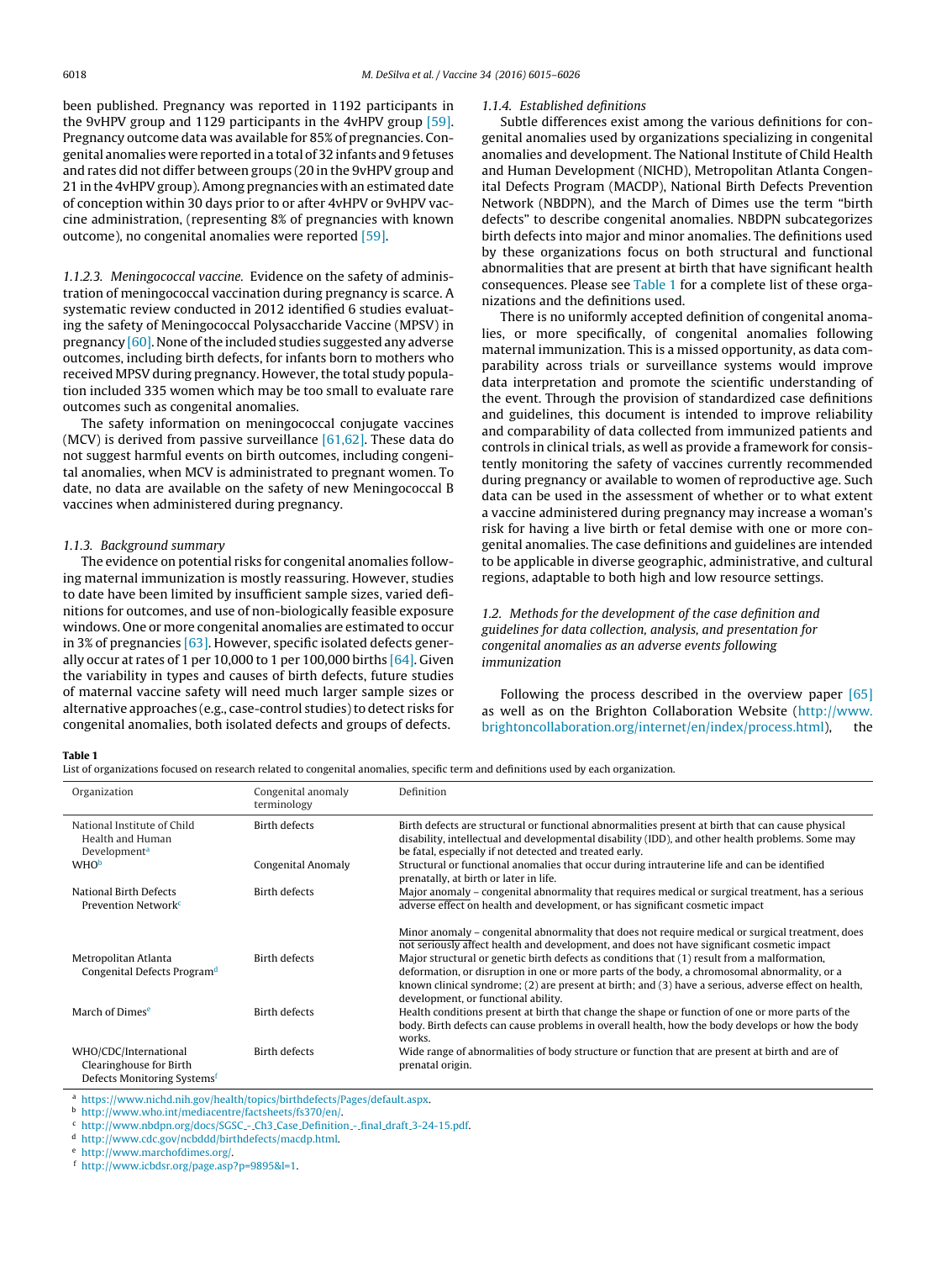Brighton Collaboration Congenital Anomalies Working Group was formed in 2015 and included members with backgrounds in clinical medicine, research, public health and industry. The composition of the working and reference group as well as results of the webbased survey completed by the reference group with subsequent discussions in the working group can be viewed at: [http://www.](http://www.brightoncollaboration.org/internet/en/index/working_groups.html) [brightoncollaboration.org/internet/en/index/working](http://www.brightoncollaboration.org/internet/en/index/working_groups.html) groups.html.

To guide the decision-making for the case definition and guidelines, a literature search was performed using Medline and Embase, including the terms Pregnant Women/OR Pregnancy/OR pregnant.ti,ab. OR pregnancy.ti,ab. AND Vaccines/OR Vaccination/OR (inadvertent ADJ3 vaccin\*).ti,ab. OR (vaccin\* ADJ3 pregnan\*).ti,ab. AND exp congenital abnormalities/OR birth defect\*.ti,ab. OR congenital abnormalit\*.ti,ab. OR congenital malformation\*.ti,ab. OR (risk ADJ2 (f?etus OR infant\* OR bab\* OR biolog\*)).ti,ab. The search was limited to English language articles and resulted in the identification of >400 references. All abstracts were screened for possible reports of congenital anomalies following immunization. Over 60 articles with potentially relevant material were reviewed in more detail, in order to identify studies using case definitions or, in their absence, providing clinical descriptions of the case material. This review resulted in a detailed summary of >60 articles, including information on the study type, the vaccine, the diagnostic criteria or case definition put forth, the time interval since time of immunization, and any other symptoms. Multiple general medical, pediatric and infectious disease text books were also searched.

The literature search yielded publications in which terminology was inconsistent. An inventory comprising 6 relevant case definitions ([Table](#page-3-0) 1) of congenital anomalies was made available to working group members.

### 1.3. Rationale for selected decisions about the case definition of congenital anomalies as an adverse event following immunization

The group of conditions comprising "Congenital Anomalies" is quite diverse. Our workgroup suggests that isolated congenital anomalies can be stratified into three broad categories:

- 1. External structural defects (e.g., cleft lip or gastroschisis)
- 2. Internal structural defects (e.g., congenital cardiac defects or intestinal atresias)
- 3. Functional defects (e.g., galactosemia or Gaucher's disease).

As previously mentioned, congenital anomalies might occur in isolation (single defect) or as a group of defects (multiple defects) which are often part of well-described associations (e.g., VACTERL). In addition, there may be overlap between categories for certain congenital anomalies. For example, chromosomal defects are often associated with major internal structural defects.

For external structural, internal structural and functional defects, the timing of clinical recognition varies by defect type and by access to health care. For example, in high resource settings, many structural congenital anomalies are diagnosed prenatally through ultrasound or other advanced imaging. Similarly, in high resource settings, functional anomalies may be diagnosed through genetic screening following amniocentesis, chorionic villi sampling, or maternal blood testing. If not detected prenatally, including in low resource settings, external structural defects are usually evident at the time of birth. In contrast, it is common in both high and low resource settings for both internal structural defects and functional defects to be diagnosed in the days, weeks, or months following birth. The diverse range of congenital anomalies and their varied clinical presentation highlights the difficulty of assigning a single classification system. In addition, major congenital anomalies may result in spontaneous abortion, stillbirth or an elective therapeutic abortion, and therefore may not be captured if data collection is limited to live births. It is therefore emphasized, that the possibility of congenital anomalies should always be considered when evaluating etiology for a spontaneous abortion or stillbirth.

Within the definition context, we have assigned four levels of diagnostic certainty to each category listed above. For each category, a fifth level is included to indicate that the event does not meet the case definition for congenital anomalies. The case definition has been formulated such that the Level One definition is highly specific for the condition. As maximum specificity normally implies a loss of sensitivity, additional diagnostic levels have been included in the definition, offering a stepwise increase of sensitivity from Level One down to Level Three, while retaining an acceptable level of specificity at all levels. In this way it is hoped that all possible cases of congenital anomalies can be captured. The diagnostic levels must not be misunderstood as reflecting different grades of clinical severity. They instead reflect diagnostic certainty for the presence of a particular congenital anomaly.

When evaluating the possibility of a congenital anomaly, conditions and syndromes due to either known maternal conditions (e.g., pre-eclampsia or gestational diabetes) or prematurity (e.g., patent foramen ovale or patent ductus arteriosus) should be distinguished from standalone congenital anomalies not related to known causes.

It needs to be re-emphasized that the grading of definition levels is entirely about diagnostic certainty, not clinical severity of an event. Thus, clinically severe anomalies may appropriately be classified as Level Two or Three rather than Level One if there is no evidence of a specific confirmatory test. However, detailed information about the severity of the event should always be recorded, as specified by the data collection guidelines.

The meaning of "Sudden Onset" and "Rapid progression" in the context of congenital anomalies is not applicable as the anomaly or predisposition to develop the anomaly is, by definition, present at birth.

We have attempted to provide adequate diagnostic specificity without being overly restrictive in order to create definitions that are applicable in both high and low resource settings. With regards to specific pathology, radiology, or laboratory findings necessary to meet the case definition, these findings will vary based on the specific congenital anomaly being evaluated. The current definitions refer to broad categories of anomalies; more comprehensive definitions for specific congenital anomalies, (e.g., Tetralogy of Fallot) including well-defined associations or combinations of anomalies (e.g., CHARGE) have been developed elsewhere and are beyond the scope of this working group  $\left[3\right]$ . We have included appendices of specific major congenital anomalies listed by groups across the globe conducting birth defects surveillance. In addition, our classification is specific to major anomalies, affecting survival, physical or social functioning. Classification of minor anomalies, occurring as isolated or multiple defects, is beyond the scope of this paper.

A treatment response or its failure, is not in itself diagnostic, and may depend on variables like clinical status, time to treatment, and other clinical parameters. For congenital anomalies, treatment is often a surgical intervention. In the absence of standard pathology, radiology, or laboratory findings, documentation of specific treatments (e.g., surgical reports) may be used in evaluating case status. Our definitions account for the possibility of an early surgical correction or, for functional anomalies, a definitive treatment (e.g., stem cell transplant or dietary restrictions).

### 1.3.1. Timing of vaccination during pregnancy

It is widely recognized that first trimester is the most critical period for teratogen exposure during pregnancy with regards to subsequent effects on fetal development  $[66]$ . However, there is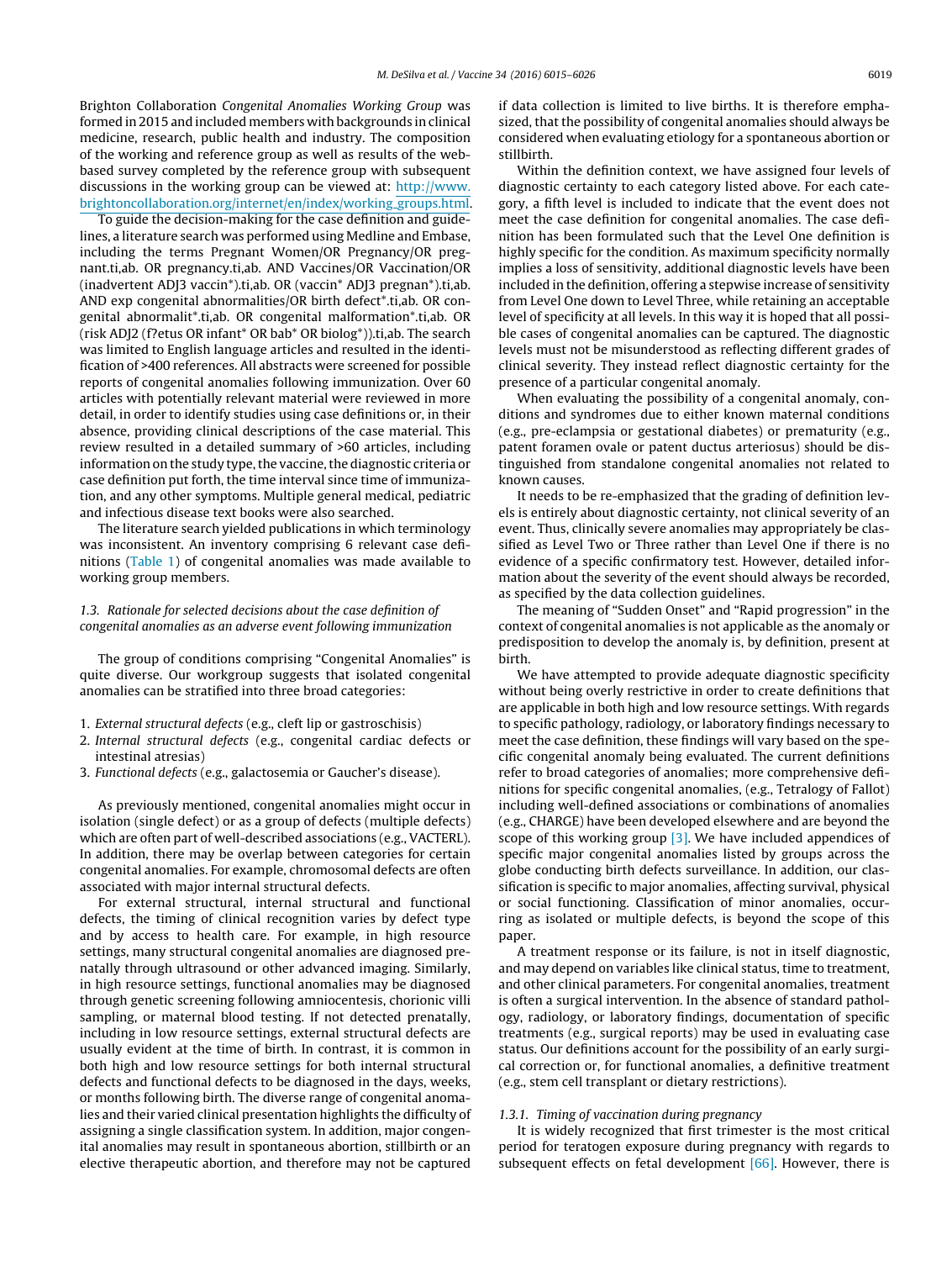variability in the timing of fetal development by gestational week [\[67\].](#page-11-0) In addition, more precise timing of embryogenesis depends on the organ or anomaly of interest. With this in mind, the timing of maternal vaccine exposure needs to be both biologically plausible and consistent among studies in order for associations between congenital anomalies and maternal vaccination to provide reliable information. In order to allow for wider windows of teratogen exposure, account for potential errors in assigning a date of conception and gestational age, and focus on exposures during the most plausible time period for development of congenital anomalies, we recommend that maternal vaccination from 30 days prior to conception to 20 weeks gestational age be included in the case definition. We understand that some will choose to include maternal vaccination outside this time period. However, if a true risk during the biologically plausible exposure window exists, inclusion of exposures in periods outside that window may bias results toward the null and make comparison among studies difficult. Regardless of what exposure time period is chosen, the time interval between maternal immunization and diagnosis of a congenital anomaly should be recorded to provide additional information when evaluating the association between maternal vaccination and congenital anomalies. The clinical manifestations and time-lines are dependent on the congenital anomaly being evaluated.

We postulate that a definition designed to be a suitable tool for testing causal relationships requires ascertainment of the outcome (e.g., congenital anomalies) independent from the exposure (e.g., immunisations). Therefore, to avoid selection bias, a restrictive time interval from maternal immunization to diagnosis of congenital anomalies should not be an integral part of such a definition. Instead, where feasible, details of this interval should be assessed and reported as described in the data collection guidelines.

Further, congenital anomalies often occur outside the controlled setting of a clinical trial or hospital. In some settings it may be impossible to obtain a clear gestational age at vaccination, particularly in less developed or rural settings. In order to avoid selecting against such cases, the Brighton Collaboration case definition avoids setting arbitrary time frames.

It is important to differentiate congenital anomalies with well-documented causes from congenital anomalies without clear etiologies. Therefore, while the case definition includes congenital anomalies which are part of well-known syndromes associated with maternal medications (e.g., anti-epileptic medications), toxins (e.g., alcohol), and infections (e.g., rubella), we recommend altering the analysis plan if a study includes these cases [\[66,68\].](#page-11-0) For example, a congenital heart defect associated with fetal alcohol syndrome would be included in a study of congenital anomalies following immunization. However, the analysis plan would differentiate between this congenital anomaly and others which are not due to a known alternative etiology. Similarly, congenital anomalies associated with prematurity will be included during data collection, even if the congenital anomaly is clearly attributable to prematurity, and then accounted for during data analysis.

#### 1.3.2. Guidelines for data collection, analysis and presentation

As mentioned in the overview paper, the case definition is accompanied by guidelines which are structured according to the steps of conducting a clinical trial, i.e. data collection, analysis and presentation. Neither case definition nor guidelines are intended to guide or establish criteria for management of ill infants, children, or adults. Both were developed to improve data comparability. As many studies of congenital anomalies following immunization will occur as part of post-marketing surveillance, it is our hope that the following definitions can also be applied in observational studies.

#### 1.4. Periodic review

Similar to all Brighton Collaboration case definitions and guidelines, review of the definition with its guidelines is planned on a regular basis (i.e. every three to five years) or more often if needed.

### **2. Case definition of major congenital anomalies**

#### 2.1. For all levels of diagnostic certainty

A major congenital anomaly is a structural or functional defect with the following three characteristics:

- 1. Of prenatal origin
- 2. Present at the time of live birth or fetal demise, or in utero
- 3. Affecting (or has the propensity to affect) the health, survival, or physical or cognitive functioning of the individual

The majority of structural congenital anomalies are diagnosed before 2 years of age, usually within the first 6 months of life, and are defined by:

#### **Major External Structural Defects**

### **Level 1 of diagnostic certainty for major external structural defects\***

- Alterations in external anatomy visible at the time of live birth and persistent beyond the immediate peripartum period unless surgically repaired OR
- Alterations in external anatomy visible in a stillbirth or in the products of conception of a spontaneous or therapeutic abortion AND
- Confirmed by documentation of a diagnosis made by a clinician experienced in diagnosing congenital anomalies and with the highest level of morphology training for the specific setting\*\*

### **Level 2 of diagnostic certainty for major external structural defects**

- Alterations in external anatomy visible at the time of live birth and persistent beyond the immediate peripartum period unless surgically repaired OR
- Alterations in external anatomy visible in a stillbirth or in the products of conception of a spontaneous or therapeutic abortion AND
- Confirmed by documentation of a diagnosis made by a clinician with some experience diagnosing congenital anomalies\*\*\*

#### **Level 3 of diagnostic certainty for major external structural defects**

- Alterations in external anatomy visible at the time of live birth and persistent beyond the immediate peripartum period unless surgically repaired
	- OR
- Alterations in external anatomy visible in a stillbirth or in the products of conception of a spontaneous or therapeutic abortion\*\*\*\* AND
- Confirmed by documentation of a diagnosis made by a trained maternal or child health care provider with at least minimal experience diagnosing congenital anomalies OR
- For live births, confirmed using individual (ICD-9/ICD-10) codes or as part of an ICD-9/ICD-10 code based algorithm, where the outcome (individual code or algorithm) has been validated\*\*\*\*\*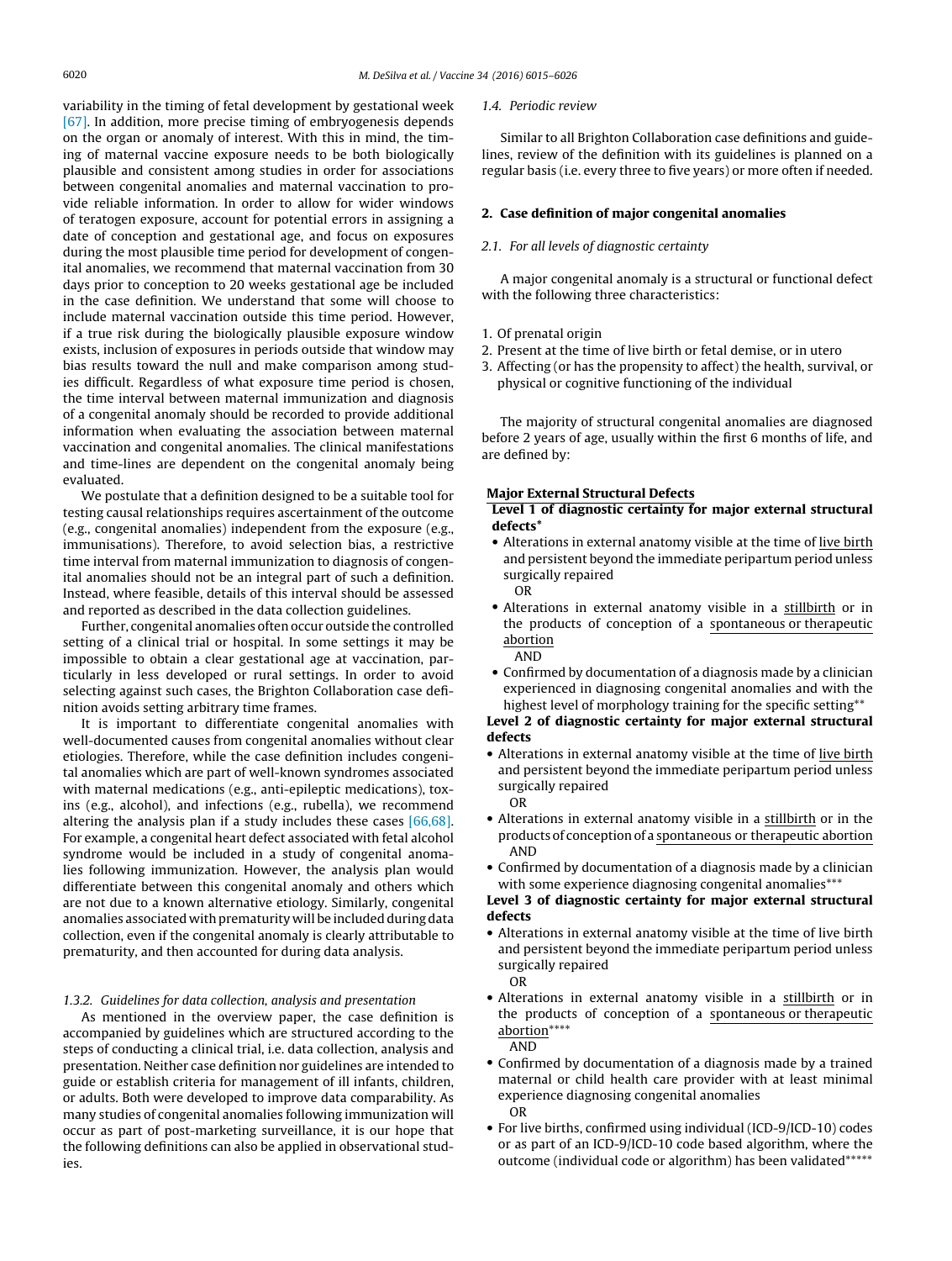### **Level 4 of diagnostic certainty (insufficient evidence to confirm) for major external structural defects**

- Alterations in external anatomy visible at the time of live birth and persistent beyond the immediate peripartum period unless surgically repaired
	- OR
- Alterations in external anatomy visible in a stillbirth or in the products of conception of a spontaneous or therapeutic abortion AND
- Confirmed by medical record review\*\*\*\*\*\*
- OR
- Confirmed in claims data (ICD-9/ICD-10 diagnoses)\*\*\*\*\*\* \*Please see Appendix A for a list of major external structural defects

\*\*In high resource settings with access to subspecialists, such as the United States, these clinicians could be geneticists, neonatologists, pathologists, or other relevant subspecialists while in low and middle income countries, diagnosis by a general physician trained in morphology could be sufficient

\*\*\*In high resource settings, such as the United States, these clinicians might include physicians, nurse practitioners, or physician's assistants trained in pediatrics, obstetrics, or family medicine while in low and middle income countries, diagnosis by a general physician trained in morphology could be sufficient

\*\*\*\*In cases of therapeutic or spontaneous abortion, if products of conception cannot be used for detailed morphologic exam, detection of an external structural defect on prenatal ultrasound could be classified as Level 3

\*\*\*\*\*Validation should be conducted in the same data source, with clinical diagnosis or chart review as the gold standard and a positive predictive value of ≥80%

\*\*\*\*\*\*Where there is insufficient detail in the chart or lack of validation in outcome to meet criteria for Level 3

## **Major Internal Structural Defects**

### **Level 1 of diagnostic certainty for major internal structural defects\***

- Alterations in internal anatomy present at the time of live birth\*\* and persistent beyond the immediate peripartum period unless surgically repaired AND
- Confirmed by definitive imaging study\*\*\* or intraoperative diagnosis

OR

• Alterations in internal anatomy detected during autopsy for a stillbirth, spontaneous or therapeutic abortion confirmed by documentation by a pathologist or other relevant subspecialist

**Level 2 of diagnostic certainty for major internal structural defects**

- Alterations in internal anatomy present at the time of live birth\*\* and persistent beyond the immediate peripartum period unless surgically repaired AND
- Confirmed by documentation of a diagnosis made by a clinician experienced in diagnosing congenital anomalies and with the highest level of morphology training for the specific setting\*\*\*\* without definitive imaging or intraoperative evaluation OR
- For stillbirth, spontaneous or therapeutic abortion, internal structural defect is visible by ultrasound or other imaging modality prenatally

### **Level 3 of diagnostic certainty for major internal structural defects**

• Alterations in internal anatomy present at the time of live birth\*\* and persistent beyond the immediate peripartum period unless surgically repaired

AND

- Confirmed by documentation of a diagnosis made by a clinician with some experience diagnosing congenital anomalies\*\*\*\*\* OR
- Confirmed using individual (ICD-9/ICD-10) codes or as part of an ICD-9/ICD-10 code based algorithm, where the outcome (individual code or algorithm) has been validated\*\*\*\*\*\*

### **Level 4 of diagnostic certainty (insufficient evidence to confirm) for major internal structural defects**

- Alterations in internal anatomy present at the time of live birth\*\* and persistent beyond the immediate peripartum period unless surgically repaired OR
- Alterations in internal anatomy present at time of stillbirth, spontaneous abortion, or induced abortion AND
- Confirmed through medical record review, with the medical record demonstrating that the anomaly was present at the time of live birth or time of fetal demise, and that the anomaly was diagnosed by a trained maternal or child health care provider with minimal experience diagnosing congenital anomalies OR
- Confirmed by claims data (ICD-9/ICD-10 diagnoses)\*\*\*\*\*\*\*

\*Please see Appendix B for a list of major internal structural defects

\*\*For pyloric stenosis, the propensity to develop this condition is present at birth

\*\*\*Type of definitive imaging study depends on the specific anomaly

\*\*\*\*In high resource settings with access to subspecialists, such as the United States, these clinicians could be geneticists, neonatologists, pathologists, or other relevant subspecialists while in low and middle income countries, diagnosis by a general physician trained in morphology could be sufficient

\*\*\*\*\*In high resource settings such as the United States, these clinicians might include physicians, nurse practitioners, or physician's assistants trained in pediatrics, obstetrics, or family medicine while in low and middle income countries, diagnosis by a general physician trained in morphology could be sufficient

\*\*\*\*\*\*Validation should be conducted in the same data source, with clinical diagnosis or chart review as the gold standard and a positive predictive value of  $\geq$ 80%

\*\*\*\*\*\*\*Where there is insufficient detail in the chart or lack of validation in outcome to meet criteria for Level 3

Additionally, many functional congenital anomalies are diagnosed before 2 years of age, usually within the first 6 months of life, but some functional defects may not be diagnosed until later in life and are defined by:

### **Functional Defects**

### **Level 1 of diagnostic certainty for major functional defects\***

• For live births, alterations in functioning of one or more organs or body parts not due to a structural defect, present at the time of birth (or propensity to develop alteration present at live birth), and persistent beyond the immediate peripartum period, unless treated through gene therapy or stem cell transplantation

OR

- For stillbirths, spontaneous or therapeutic abortions, alterations in functioning of one or more organs or body parts, not due to a structural defect AND
- Confirmed by definitive diagnostic study\*\*

# **Level 2 of diagnostic certainty for major functional defects\***

• For live births, alterations in functioning of one or more organs or body parts not due to a structural defect, present at live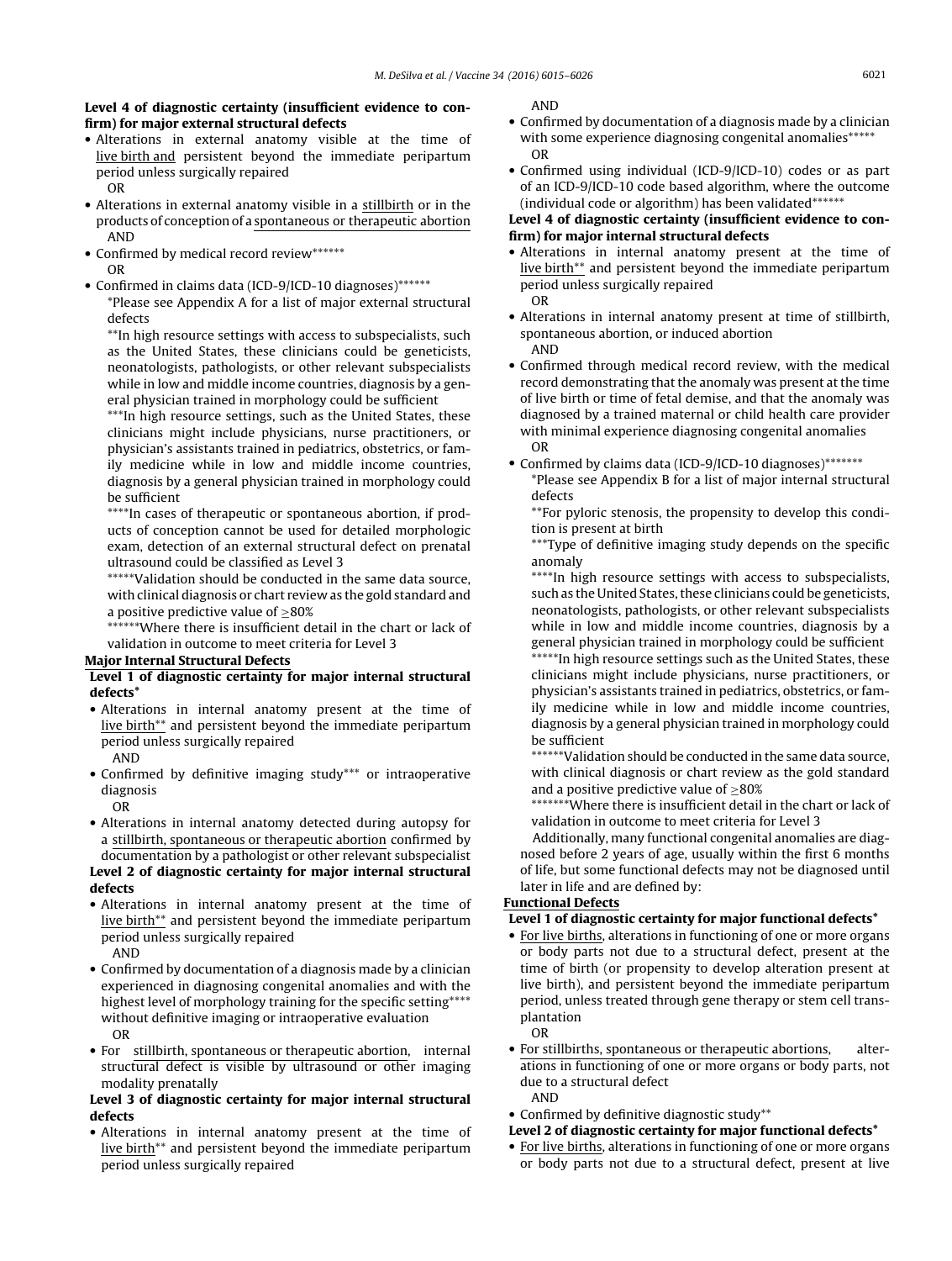birth (or propensity to develop alteration present at live birth), and persistent beyond the immediate peripartum period, unless treated through gene therapy or stem cell transplantation OR

- For stillbirths, spontaneous or therapeutic abortions, alterations in functioning of one or more organs or body parts, not due to a structural defect AND
- Confirmed by documentation of a diagnosis made by a clinician experienced in diagnosing congenital anomalies and with the highest level of training in the diagnosis of functional defects for the specific setting\*\*\*

**Level 3 of diagnostic certainty for major functional defects\***

- For live births, alterations in functioning of one or more organs or body parts not due to a structural defect, present at live birth (or propensity to develop alteration present at live birth), and persistent beyond the immediate peripartum period, unless treated through gene therapy or stem cell transplantation OR
- For stillbirths, spontaneous or therapeutic abortions, alterations in functioning of one or more organs or body parts, not due to a structural defect AND
- Confirmed by documentation of a diagnosis made by a clinician with some experience diagnosing functional defects\*\*\*\* OR
- Confirmed using individual (ICD-9/ICD-10) codes or as part of an ICD-9/ICD-10 code based algorithm, where the outcome (individual code or algorithm) has been validated\*\*\*\*\*

### **Level 4 of diagnostic certainty (insufficient evidence to confirm) for major functional defects\***

- For live births, alterations in functioning of one or more organs or body parts not due to a structural defect, present at the time of live birth (or propensity to develop alteration present at live birth), and persistent beyond the immediate peripartum period, unless treated through gene therapy or stem cell transplantation
	- OR
- For stillbirths, spontaneous or therapeutic abortions, alterations in functioning of one or more organs or body parts, not due to a structural defect

AND

• Confirmed through medical record review, with the medical record demonstrating that the anomaly was present at the time of live birth or time of fetal demise, and that the anomaly was diagnosed by a trained maternal or child health care provider who is not a qualified geneticist, neonatologist, pathologist, subspecialist, pediatrician, obstetrician, or family medicine practitioner

OR

• Confirmed by claims data (ICD-9/ICD-10 diagnoses)\*\*\*\*\*\* \*Please see Appendix C for a list of major functional defects \*\*Type of confirmatory study (e.g., chromosome analysis, FISH) depends on the specific anomaly

\*\*\*In high resource settings with access to subspecialists, such as the United States, these clinicians could be geneticists, neonatologists, pathologists, or other relevant subspecialists while in low and middle income countries, diagnosis by a general physician trained in morphology could be sufficient

\*\*\*\*In high resource settings, such as the United States, these clinicians might include physicians, nurse practitioners, or physician's assistants trained in pediatrics, obstetrics, or family medicine while in low and middle income countries, diagnosis by a general physician with some training in diagnosis of functional defects could be sufficient

\*\*\*\*\*Validation should be conducted in the same data source, with clinical diagnosis or chart review as the gold standard and a positive predictive value of ≥80%

\*\*\*\*\*\*Where there is insufficient detail in the chart or lack of validation in outcome to meet criteria for Level 3

## **3. Guidelines for data collection, analysis and presentation of congenital anomalies**

It was the consensus of the Brighton Collaboration Congenital Anomalies Working Group to recommend the following guidelines to enable meaningful and standardized collection, analysis, and presentation of information about congenital anomalies. However, implementation of all guidelines might not be possible in all settings. The availability of information may vary depending upon resources, geographical region, and whether the source of information is a prospective clinical trial, a post-marketing surveillance or epidemiological study, or an individual report of congenital anomalies. Also, as explained in more detail in the overview paper in this volume, these guidelines have been developed by this working group for guidance only, and are not to be considered a mandatory requirement for data collection, analysis, or presentation.

### 3.1. Data collection

These guidelines represent a desirable standard for the collection of data on availability following immunization to allow for comparability of data, and are recommended as an addition to data collected for the specific study question and setting. The guidelines are not intended to guide the primary reporting of congenital anomalies to a surveillance system or study monitor. Investigators developing a data collection tool based on these data collection guidelines also need to refer to the criteria in the case definition, which are not repeated in these guidelines.

Guidelines numbered below have been developed to address data elements for the collection of adverse event information as specified in general drug safety guidelines by the International Conference on Harmonization of Technical Requirements for Registration of Pharmaceuticals for Human Use  $[69]$  and the form for reporting of drug adverse events by the Council for Interna-tional Organizations of Medical Sciences [\[70\].](#page-11-0) These data elements include an identifiable reporter and patient, one or more prior maternal immunisations, and a detailed description of the adverse event, in this case, of congenital anomalies following maternal immunization. The additional guidelines have been developed as guidance for the collection of additional information to allow for a more comprehensive understanding of congenital anomalies following maternal immunization.

### 3.1.1. Source of information/reporter

For all cases and/or all study participants, as appropriate, the following information should be recorded:

- (1) Date of report.
- (2) Name and contact information of person reporting<sup>2</sup> and/or diagnosing the congenital anomaly(ies) as specified by countryspecific data protection law.
- (3) Name and contact information of the investigator responsible for the subject, as applicable.
- $(4)$  Relation to the patient  $(e.g.,$  immunizer [clinician, nurse], family member [indicate relationship], other).

 $^{\rm 2}$  If the reporting center is different from the vaccinating center, appropriate and timely communication of the adverse event should occur.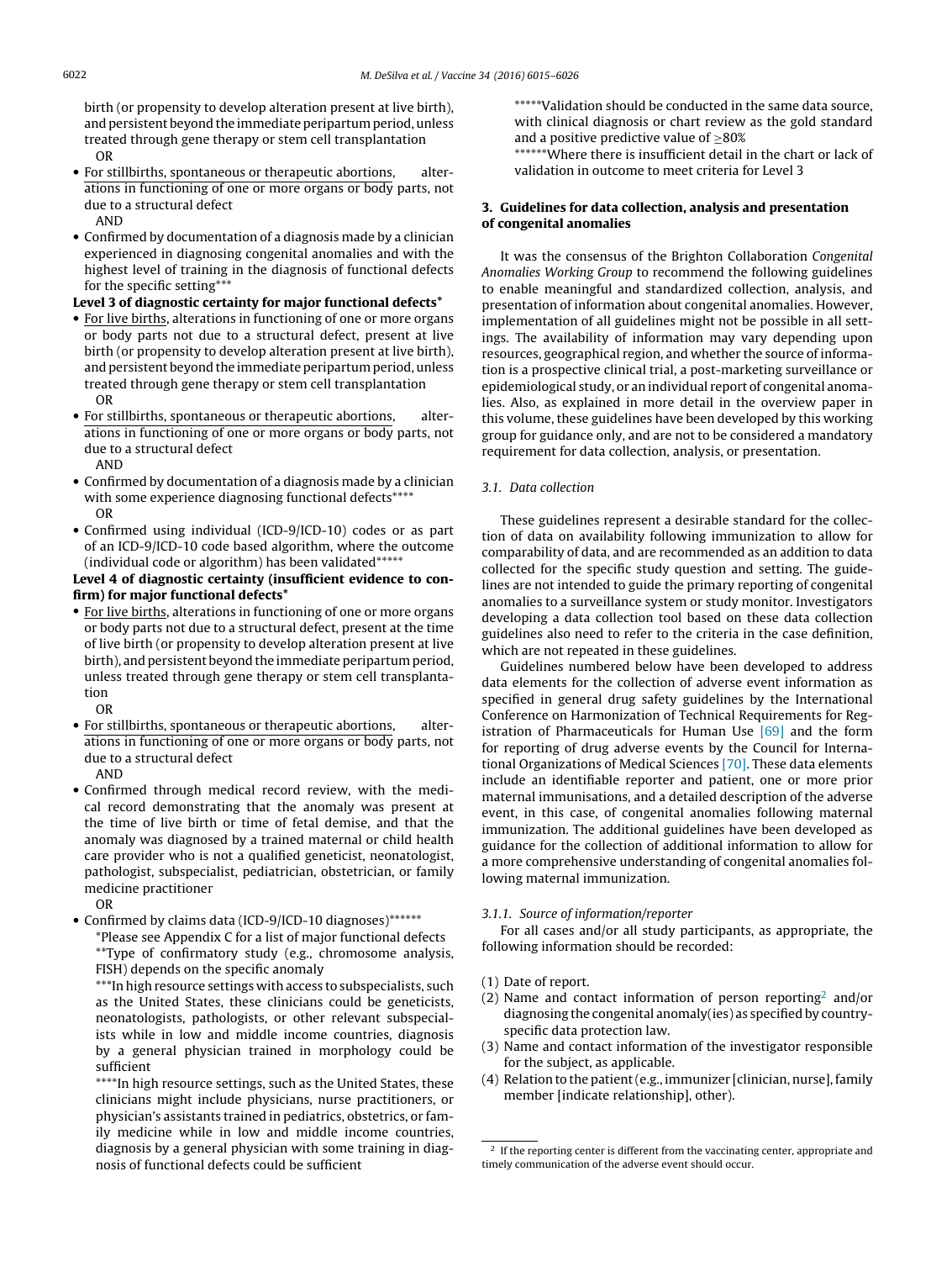### <span id="page-8-0"></span>3.1.2. Vaccinee/control

3.1.2.1. Demographics. For all cases and/or all study participants, as appropriate, the following information should be recorded:

- (5) Case/study participant identifiers (e.g., first name initial followed by last name initial) or code (or in accordance with country-specific data protection laws).
- (6) Date of birth, stillbirth, or spontaneous or therapeutic abortion, if applicable estimated gestational age at time of fetal demise, age of mother, age of infant or gestational age of fetus, race and ethnicity of both infant and mother, and sex of fetus.
- (7) For infants: Gestational age and birth weight.

3.1.2.2. Clinical and immunization history. For all cases and/or all study participants, as appropriate, the following information should be recorded:

- (8) For the mother, pre-conception medical history, including hospitalizations, underlying diseases/disorders, and medications as well as medical history during pregnancy such as exposure to substances related to major congenital anomalies, tobacco use, alcohol use, illicit drug use, preimmunization signs and symptoms including identification of indicators for, or the absence of, a history of allergy to vaccines, vaccine components or medications. Specific focus should be on maternal medical conditions associated with increased risk for having an infant with a congenital anomaly (e.g., diabetes).
- (9) Also, for the mother, any medication history (other than treatment for the event described) prior to, during, and after immunization including prescription and non-prescription medication with a specific focus on potentially teratogenic medication exposures. Use of prenatal vitamins and folic acid should also be noted.
- (10) Maternal immunization history (i.e. previous immunizations and any adverse event following immunization (AEFI)), in particular occurrence of a congenital anomaly in a prior pregnancy following previous maternal immunization.

#### 3.1.3. Details of the immunization

For all cases and/or all study participants, as appropriate, the following information should be recorded:

- (11) Date and time of maternal immunization(s).
- (12) Description of vaccine(s) (name of vaccine, manufacturer, lot number, dose (e.g., 0.25 mL, 0.5 mL, etc.) and number of dose if part of a series of immunisations against the same disease). The composition and volume of the diluent used as well as information about whether the diluent was from the same or a separate container should also be recorded.
- (13) The anatomical sites (including left or right side) of all immunisations (e.g., vaccine A in proximal left lateral thigh, vaccine B in left deltoid).
- (14) Route and method of administration (e.g., intramuscular, intradermal, subcutaneous, and needle-free (including type and size), other injection devices).
- (15) Needle length and gauge.

### 3.1.4. The adverse event

(16) For all cases at any level of diagnostic certainty and for reported events with insufficient evidence, the criteria fulfilled to meet the case definition should be recorded. Specifically document:

- (17) Clinical description of signs and symptoms of one or more congenital anomalies, andifthere wasmedical confirmationofthe event (e.g., patient seen by physician).
- (18) Date/time of first observation<sup>3</sup> of congenital anomaly and diagnostic confirmation<sup>4</sup> and final outcome.<sup>5</sup>
- (19) Concurrent signs, symptoms, and diseases.
- (20) Measurement/testing relevant laboratory testing, imaging results, surgical and pathologic reports.
- (21) Treatment given for congenital anomaly(ies), especially whether surgical intervention was required.
- (22) Physical and developmental outcome5 at last observation for living infants.
- (23) Objective clinical evidence supporting classification of the congenital anomaly as "major," varies depending on congenital anomaly evaluating.
- (24) Exposures other than maternal immunization during pregnancy (e.g., maternal medications, environmental) considered potentially relevant to the reported event.

#### 3.1.5. Miscellaneous/general

- (25) The duration of surveillance for congenital anomalies includes any anomalies identified after the date of vaccination.
- (26) The duration of follow-up reported during the surveillance period should be predefined likewise. Although most congenital anomalies will be clinically recognized in the first 30 days of life, some may not be evident until 12–24 months or later.
- (27) Methods of data collection should be consistent within and between study groups, if applicable.
- (28) Follow-up of cases should attempt to verify and complete the information collected as outlined in data collection guidelines 1 to 24.
- (29) Investigators of patients with congenital anomalies should provide guidance to reporters to optimize the quality and completeness of information provided.
- (30) Reports of congenital anomalies should be collected throughout the study period regardless of the time elapsed between immunization and the adverse event. If this is not feasible due to the study design, the study periods during which safety data are being collected should be clearly defined.

### 3.2. Data analysis

The following guidelines represent a desirable standard for analysis of data on congenital anomalies to allow for comparability of data, and are recommended as an addition to data analyzed for the specific study question and setting.

(31) Reported events should be classified in one of the following five categories including the four levels of diagnostic certainty. Events that meet the case definition should be classified according to the levels of diagnostic certainty as specified in the case definition. Events that do not meet the case definition should be classified in the additional categories for analysis.

 $3$  The date and/or time of first observation of the first sign or symptom indicative for Congenital Anomalies can be used if date/time of onset is not known.

The date of diagnosis of an episode is the day post immunization when the event met the case definition at any level.

<sup>5</sup> E.g., recovery to pre-immunization health status, spontaneous resolution, therapeutic intervention, persistence of the event, sequelae, death.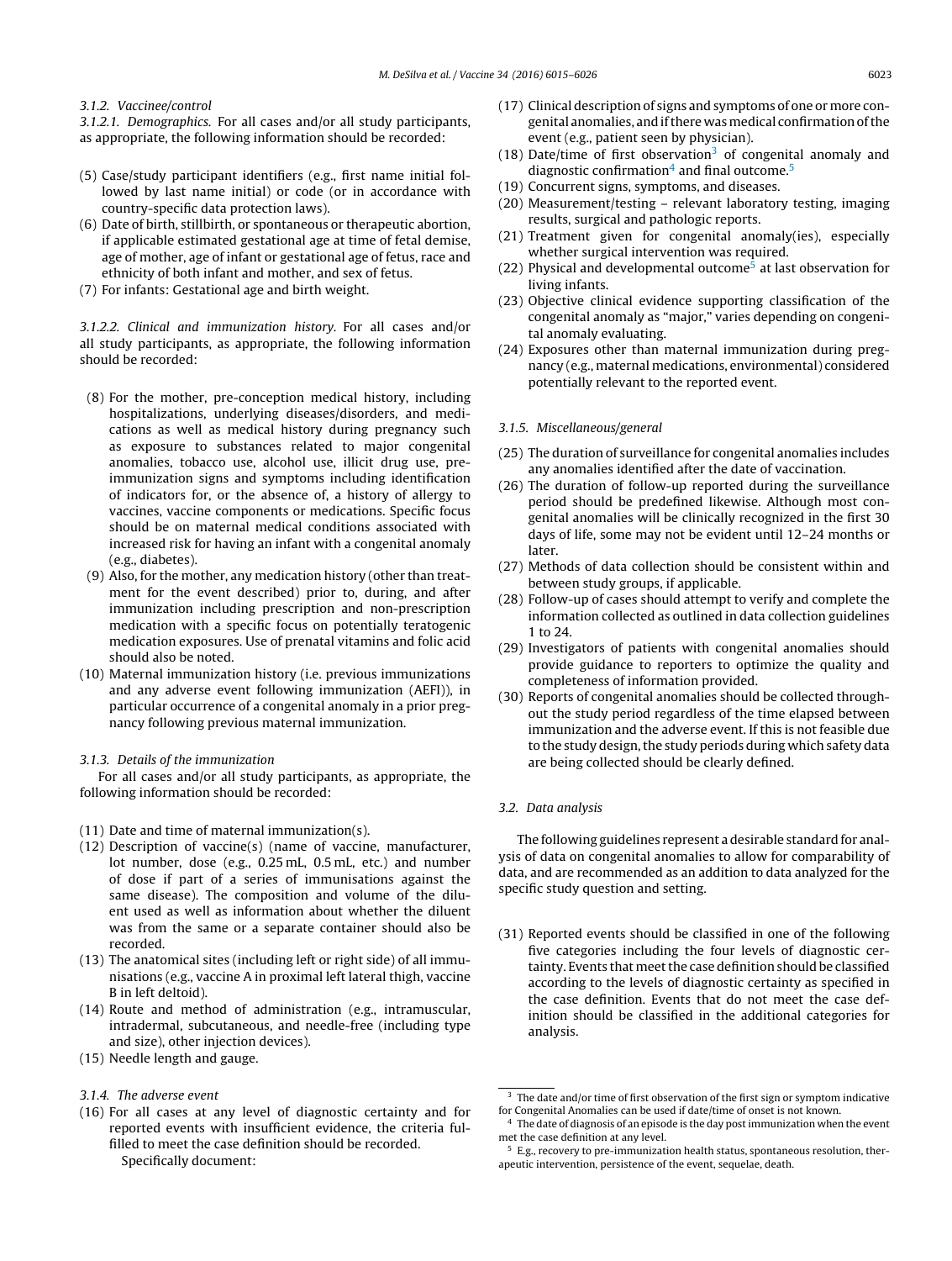# <span id="page-9-0"></span>**Event classification in 5 categories**<sup>6</sup>

**Event meets case definition**

Level 1: Criteria as specified in the Major Congenital Anomalies case definition

Specify Major External Structural, Major Internal Structural or Major Functional

Level 2: Criteria as specified in the Major Congenital Anomalies case definition

Specify Major External Structural, Major Internal Structural or Major Functional

Level 3: Criteria as specified in the Major Congenital Anomalies case definition

Specify Major External Structural, Major Internal Structural or Major Functional

#### **Insufficient Evidence to Confirm case definition**

Level 4: Criteria as specified in the Major Congenital Anomalies case definition

Specify Major External Structural, Major Internal Structural or Major Functional

#### **Event does not meet case definition**

Level 5: Not a major congenital anomaly

In addition, major congenital anomalies attributed to an alternative cause (e.g., congenital CMV) should still be recorded and identified as likely attributable to a known cause.

(32) The interval between maternal immunization and reported congenital anomaly could be defined as the date/time of immunization (with regards to gestational age) to the date/time of clinical recognition<sup>7</sup> of the first symptoms and/or signs consistent with the definition. If few cases are reported, the concrete time course could be analyzed for each; for a large number of cases, data can be analyzed in the following increments:

## **Time Interval**

Days prior to mother's last menstrual period

0 to <14 weeks gestational age (highest risk for congenital anomaly)

14 to <20 weeks gestational age (lower risk for congenital anomaly)

≥20 weeks gestation (unlikely to be in risk window for congenital anomaly)

### Periods of infancy for age of clinical recognition of congenital anomaly.

| Days                                  |
|---------------------------------------|
| <day 1="" life<="" of="" td=""></day> |
| $1 - 27b$                             |
| $1 - 6b$                              |
| $7 - 27$                              |
| $28 - 364$                            |
|                                       |

<sup>a</sup> Use either Neonatal or divide into early neonatal and late neonatal.  $<sup>b</sup>$  Day 1 = first 24 h of life.</sup>

- (33) If more than one measurement of a particular criterion is taken and recorded, the value corresponding to the greatest magnitude of the adverse experience could be used as the basis for analysis. Analysis may also include other characteristics like qualitative patterns of criteria defining the event.
- (34) The distribution of data (as numerator and denominator data) could be analyzed in predefined increments (e.g., measured values, times), where applicable. Increments specified above should be used. When only a small number of cases are presented, the respective values or time course can be presented individually.
- (35) Data on congenital anomalies obtained from subjects receiving a vaccine should be compared with those obtained from an appropriately selected and documented control group(s) to assess background rates in non-exposed populations, and should be analyzed by study arm and dose where possible, e.g., in prospective clinical trials.

#### 3.3. Data presentation

These guidelines represent a desirable standard for the presentation and publication of data on congenital anomalies following immunization to allow for comparability of data, and are recommended as an addition to data presented for the specific study question and setting. Additionally, it is recommended to refer to existing general guidelines for the presentation and publication of randomized controlled trials, systematic reviews, and meta-analyses of observational studies in epidemiology (e.g., statements of Consolidated Standards of Reporting Trials (CONSORT), of Improving the quality of reports of meta-analyses of randomized controlled trials (QUORUM), and of Meta-analysis Of Observational Studies in Epidemiology (MOOSE), respectively).

- (36) All reported events of congenital anomalies should be presented according to the categories listed in guideline 31.
- (37) Data on possible congenital anomalies events should be presented in accordance with data collection guidelines 1–24 and data analysis guidelines 31–34.
- (38) Terms to describe congenital anomalies such as "low-grade", "mild", "moderate", "high", "severe" or "significant" are highly subjective, prone to wide interpretation, and should be avoided, unless clearly defined.
- (39) Data should be presented with numerator and denominator  $(n/N)$  (and not only in percentages), if available.

Although immunization safety surveillance systems denominator data are usually not readily available, attempts should be made to identify approximate denominators. The source of the denominator data should be reported and calculations of estimates be described (e.g., manufacturer data like total doses distributed, reporting through Ministry of Health, coverage/population based data, etc.).

(40) The incidence of cases in the study population should be presented and clearly identified as such in the text. It would be useful to compare rates to background rates for these conditions. Useful resources include: EUROCAT prevalence tables

 $6$  To determine the appropriate category, the user should first establish, whether a reported event meets the criteria for the lowest applicable level of diagnostic certainty, e.g., Level three. If the lowest applicable level of diagnostic certainty of the definition is met, and there is evidence that the criteria of the next higher level of diagnostic certainty are met, the event should be classified in the next category. This approach should be continued until the highest level of diagnostic certainty for a given event could be determined. Major criteria can be used to satisfy the requirement of minor criteria. If the lowest level of the case definition is not met, it should be ruled out that any of the higher levels of diagnostic certainty are met and the event should be classified in additional categories four or five.

 $^7\,$  The date and/or time of onset is defined as the time post immunization, when the first sign or symptom indicative for a Congenital Anomaly is clinically recognized. This may only be possible to determine in retrospect.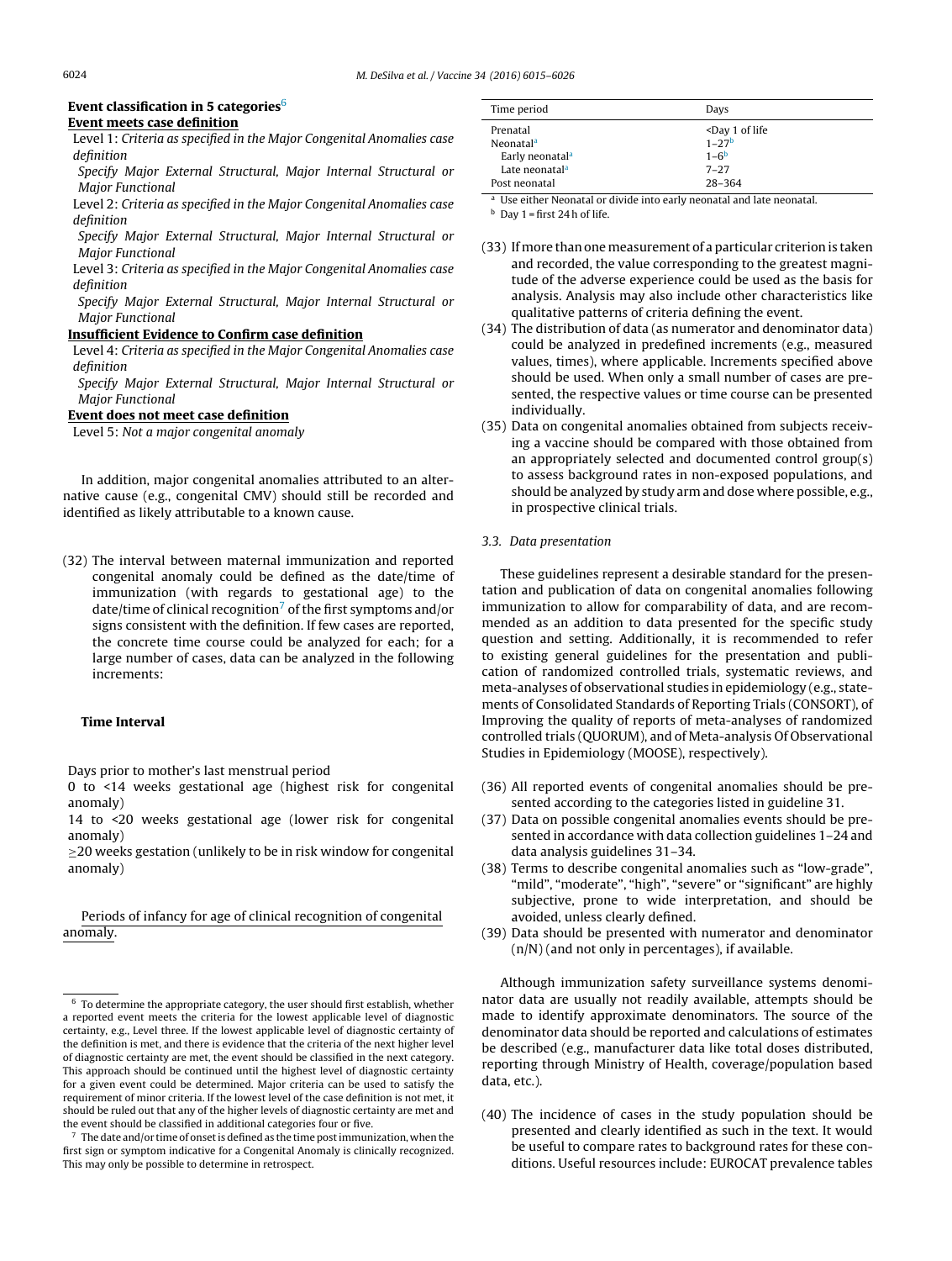<span id="page-10-0"></span>([http://www.eurocat-network.eu/accessprevalencedata/](http://www.eurocat-network.eu/accessprevalencedata/prevalencetables) [prevalencetables](http://www.eurocat-network.eu/accessprevalencedata/prevalencetables)). This allows that both exposed an unexposed cohorts can be compared with an external standard.

- (41) Ifthe distribution of data is skewed, median and range are usually the more appropriate statistical descriptors than a mean. However, the mean and standard deviation should also be provided.
- (42) We recommend the studies powered to evaluate composite congenital anomaly outcomes also publish, or make data available that contains a description of individual anomalies. This will potentially allow meta-analysis of more discrete outcomes and help define the risk of less frequent anomalies.
- (43) Any publication of data on congenital anomalies should include a detailed description of the methods used for data collection and analysis as possible. It is essential to specify:
- The study design;
- The method, frequency and duration of monitoring for congenital anomalies;
- The trial profile, indicating participant flow during a study including drop-outs and withdrawals to indicate the size and nature of the respective groups under investigation;
- The type of surveillance (e.g., passive or active surveillance);
- The characteristics of the surveillance system (e.g., population served, mode of report solicitation);
- The search strategy in surveillance databases;
- Comparison group(s), if used for analysis;
- The instrument of data collection (e.g., standardized questionnaire, diary card, report form);
- Whether the day of immunization was considered "day one" or "day zero" in the analysis;
- Whether the date of timing of first observation relative to vaccination<sup>[7](#page-9-0)</sup> and/or the date of first observation<sup>[3](#page-8-0)</sup> and/or the date of diagnosis $4$  was used for analysis; and
- Use ofthis case definition for congenital anomalies, in the abstract or methods section of a publication.<sup>8,9,10,1112</sup>

### **Acknowledgements**

The authors are grateful for the support and helpful comments provided by the Brighton Collaboration (Jan Bonhoeffer, Jorgen Bauwens) and the reference group (see [https://](https://brightoncollaboration.org/public/what-we-do/setting-standards/case-definitions/groups.html) [brightoncollaboration.org/public/what-we-do/setting-standards/](https://brightoncollaboration.org/public/what-we-do/setting-standards/case-definitions/groups.html) [case-definitions/groups.html](https://brightoncollaboration.org/public/what-we-do/setting-standards/case-definitions/groups.html) for reviewers), as well as other experts consulted as part of the process. The authors are also grateful to the Brighton Collaboration Secretariat and to the members of the ISPE Special Interest Group in Vaccines (VAX SIG) for their review and constructive comments on this document. Finally, we would like to acknowledge the Global Alignment of Immunization Safety Assessment in Pregnancy (GAIA) project, funded by the Bill and Melinda Gates Foundation.

### **Appendix A. Supplementary data**

Supplementary data associated with this article can be found, in the online version, at [http://dx.doi.org/10.1016/j.vaccine.2016.03.](http://dx.doi.org/10.1016/j.vaccine.2016.03.047) [047.](http://dx.doi.org/10.1016/j.vaccine.2016.03.047)

#### **References**

- [1] [Khoury](http://refhub.elsevier.com/S0264-410X(16)30030-5/sbref0355) [MJ.](http://refhub.elsevier.com/S0264-410X(16)30030-5/sbref0355) [Epidemiology](http://refhub.elsevier.com/S0264-410X(16)30030-5/sbref0355) [of](http://refhub.elsevier.com/S0264-410X(16)30030-5/sbref0355) [birth](http://refhub.elsevier.com/S0264-410X(16)30030-5/sbref0355) [defects.](http://refhub.elsevier.com/S0264-410X(16)30030-5/sbref0355) [Epidemiol](http://refhub.elsevier.com/S0264-410X(16)30030-5/sbref0355) [Rev](http://refhub.elsevier.com/S0264-410X(16)30030-5/sbref0355) [1989;11:244](http://refhub.elsevier.com/S0264-410X(16)30030-5/sbref0355)–[8.](http://refhub.elsevier.com/S0264-410X(16)30030-5/sbref0355)
- [2] [Naghavi](http://refhub.elsevier.com/S0264-410X(16)30030-5/sbref0360) [M,](http://refhub.elsevier.com/S0264-410X(16)30030-5/sbref0360) [Wang](http://refhub.elsevier.com/S0264-410X(16)30030-5/sbref0360) [H,](http://refhub.elsevier.com/S0264-410X(16)30030-5/sbref0360) [Lozano](http://refhub.elsevier.com/S0264-410X(16)30030-5/sbref0360) [R,](http://refhub.elsevier.com/S0264-410X(16)30030-5/sbref0360) [Davis](http://refhub.elsevier.com/S0264-410X(16)30030-5/sbref0360) [A,](http://refhub.elsevier.com/S0264-410X(16)30030-5/sbref0360) [Liang](http://refhub.elsevier.com/S0264-410X(16)30030-5/sbref0360) [X,](http://refhub.elsevier.com/S0264-410X(16)30030-5/sbref0360) [Zhou](http://refhub.elsevier.com/S0264-410X(16)30030-5/sbref0360) [M,](http://refhub.elsevier.com/S0264-410X(16)30030-5/sbref0360) [et](http://refhub.elsevier.com/S0264-410X(16)30030-5/sbref0360) [al.](http://refhub.elsevier.com/S0264-410X(16)30030-5/sbref0360) [Global,](http://refhub.elsevier.com/S0264-410X(16)30030-5/sbref0360) [regional,](http://refhub.elsevier.com/S0264-410X(16)30030-5/sbref0360) [and](http://refhub.elsevier.com/S0264-410X(16)30030-5/sbref0360) [national](http://refhub.elsevier.com/S0264-410X(16)30030-5/sbref0360) [age-sex](http://refhub.elsevier.com/S0264-410X(16)30030-5/sbref0360) [specific](http://refhub.elsevier.com/S0264-410X(16)30030-5/sbref0360) [all-cause](http://refhub.elsevier.com/S0264-410X(16)30030-5/sbref0360) [and](http://refhub.elsevier.com/S0264-410X(16)30030-5/sbref0360) [cause-specific](http://refhub.elsevier.com/S0264-410X(16)30030-5/sbref0360) [mortality](http://refhub.elsevier.com/S0264-410X(16)30030-5/sbref0360) [for](http://refhub.elsevier.com/S0264-410X(16)30030-5/sbref0360) [240](http://refhub.elsevier.com/S0264-410X(16)30030-5/sbref0360) [causes](http://refhub.elsevier.com/S0264-410X(16)30030-5/sbref0360) [of](http://refhub.elsevier.com/S0264-410X(16)30030-5/sbref0360) [death,](http://refhub.elsevier.com/S0264-410X(16)30030-5/sbref0360) [1990](http://refhub.elsevier.com/S0264-410X(16)30030-5/sbref0360)–[2013:](http://refhub.elsevier.com/S0264-410X(16)30030-5/sbref0360) [a](http://refhub.elsevier.com/S0264-410X(16)30030-5/sbref0360) [systematic](http://refhub.elsevier.com/S0264-410X(16)30030-5/sbref0360) [analysis](http://refhub.elsevier.com/S0264-410X(16)30030-5/sbref0360) [for](http://refhub.elsevier.com/S0264-410X(16)30030-5/sbref0360) [the](http://refhub.elsevier.com/S0264-410X(16)30030-5/sbref0360) [Global](http://refhub.elsevier.com/S0264-410X(16)30030-5/sbref0360) [Burden](http://refhub.elsevier.com/S0264-410X(16)30030-5/sbref0360) [of](http://refhub.elsevier.com/S0264-410X(16)30030-5/sbref0360) [Disease](http://refhub.elsevier.com/S0264-410X(16)30030-5/sbref0360) [Study](http://refhub.elsevier.com/S0264-410X(16)30030-5/sbref0360) [2013.](http://refhub.elsevier.com/S0264-410X(16)30030-5/sbref0360) [Lancet](http://refhub.elsevier.com/S0264-410X(16)30030-5/sbref0360) [2015;385:117](http://refhub.elsevier.com/S0264-410X(16)30030-5/sbref0360)–[71.](http://refhub.elsevier.com/S0264-410X(16)30030-5/sbref0360)
- [3] [Rasmussen](http://refhub.elsevier.com/S0264-410X(16)30030-5/sbref0365) [SA,](http://refhub.elsevier.com/S0264-410X(16)30030-5/sbref0365) [Olney](http://refhub.elsevier.com/S0264-410X(16)30030-5/sbref0365) [RS,](http://refhub.elsevier.com/S0264-410X(16)30030-5/sbref0365) [Holmes](http://refhub.elsevier.com/S0264-410X(16)30030-5/sbref0365) [LB,](http://refhub.elsevier.com/S0264-410X(16)30030-5/sbref0365) [Lin](http://refhub.elsevier.com/S0264-410X(16)30030-5/sbref0365) [AE,](http://refhub.elsevier.com/S0264-410X(16)30030-5/sbref0365) [Keppler-Noreuil](http://refhub.elsevier.com/S0264-410X(16)30030-5/sbref0365) [KM,](http://refhub.elsevier.com/S0264-410X(16)30030-5/sbref0365) [Moore](http://refhub.elsevier.com/S0264-410X(16)30030-5/sbref0365) [CA.](http://refhub.elsevier.com/S0264-410X(16)30030-5/sbref0365) [Guidelines](http://refhub.elsevier.com/S0264-410X(16)30030-5/sbref0365) [for](http://refhub.elsevier.com/S0264-410X(16)30030-5/sbref0365) [case](http://refhub.elsevier.com/S0264-410X(16)30030-5/sbref0365) [classification](http://refhub.elsevier.com/S0264-410X(16)30030-5/sbref0365) [for](http://refhub.elsevier.com/S0264-410X(16)30030-5/sbref0365) [the](http://refhub.elsevier.com/S0264-410X(16)30030-5/sbref0365) [National](http://refhub.elsevier.com/S0264-410X(16)30030-5/sbref0365) [Birth](http://refhub.elsevier.com/S0264-410X(16)30030-5/sbref0365) [Defects](http://refhub.elsevier.com/S0264-410X(16)30030-5/sbref0365) [Prevention](http://refhub.elsevier.com/S0264-410X(16)30030-5/sbref0365) [Study.](http://refhub.elsevier.com/S0264-410X(16)30030-5/sbref0365) [Birth](http://refhub.elsevier.com/S0264-410X(16)30030-5/sbref0365) [Defects](http://refhub.elsevier.com/S0264-410X(16)30030-5/sbref0365) [Res](http://refhub.elsevier.com/S0264-410X(16)30030-5/sbref0365) [A](http://refhub.elsevier.com/S0264-410X(16)30030-5/sbref0365) [Clin](http://refhub.elsevier.com/S0264-410X(16)30030-5/sbref0365) [Mol](http://refhub.elsevier.com/S0264-410X(16)30030-5/sbref0365) [Teratol](http://refhub.elsevier.com/S0264-410X(16)30030-5/sbref0365) [2003;67:193](http://refhub.elsevier.com/S0264-410X(16)30030-5/sbref0365)–[201.](http://refhub.elsevier.com/S0264-410X(16)30030-5/sbref0365)
- [4] [Wellesley](http://refhub.elsevier.com/S0264-410X(16)30030-5/sbref0370) [D,](http://refhub.elsevier.com/S0264-410X(16)30030-5/sbref0370) [Boyd](http://refhub.elsevier.com/S0264-410X(16)30030-5/sbref0370) [P,](http://refhub.elsevier.com/S0264-410X(16)30030-5/sbref0370) [Dolk](http://refhub.elsevier.com/S0264-410X(16)30030-5/sbref0370) [H,](http://refhub.elsevier.com/S0264-410X(16)30030-5/sbref0370) [Pattenden](http://refhub.elsevier.com/S0264-410X(16)30030-5/sbref0370) [S.](http://refhub.elsevier.com/S0264-410X(16)30030-5/sbref0370) [An](http://refhub.elsevier.com/S0264-410X(16)30030-5/sbref0370) [aetiological](http://refhub.elsevier.com/S0264-410X(16)30030-5/sbref0370) [classification](http://refhub.elsevier.com/S0264-410X(16)30030-5/sbref0370) [of](http://refhub.elsevier.com/S0264-410X(16)30030-5/sbref0370) [birth](http://refhub.elsevier.com/S0264-410X(16)30030-5/sbref0370) [defects](http://refhub.elsevier.com/S0264-410X(16)30030-5/sbref0370) [for](http://refhub.elsevier.com/S0264-410X(16)30030-5/sbref0370) [epidemiological](http://refhub.elsevier.com/S0264-410X(16)30030-5/sbref0370) [research.](http://refhub.elsevier.com/S0264-410X(16)30030-5/sbref0370) [J](http://refhub.elsevier.com/S0264-410X(16)30030-5/sbref0370) [Med](http://refhub.elsevier.com/S0264-410X(16)30030-5/sbref0370) [Genet](http://refhub.elsevier.com/S0264-410X(16)30030-5/sbref0370) [2005;42:54–7.](http://refhub.elsevier.com/S0264-410X(16)30030-5/sbref0370)
- [5] [Prevention](http://refhub.elsevier.com/S0264-410X(16)30030-5/sbref0375) [and](http://refhub.elsevier.com/S0264-410X(16)30030-5/sbref0375) [control](http://refhub.elsevier.com/S0264-410X(16)30030-5/sbref0375) [of](http://refhub.elsevier.com/S0264-410X(16)30030-5/sbref0375) [influenza](http://refhub.elsevier.com/S0264-410X(16)30030-5/sbref0375) [with](http://refhub.elsevier.com/S0264-410X(16)30030-5/sbref0375) [vaccines:](http://refhub.elsevier.com/S0264-410X(16)30030-5/sbref0375) [recommendations](http://refhub.elsevier.com/S0264-410X(16)30030-5/sbref0375) [of](http://refhub.elsevier.com/S0264-410X(16)30030-5/sbref0375) [the](http://refhub.elsevier.com/S0264-410X(16)30030-5/sbref0375) [Advisory](http://refhub.elsevier.com/S0264-410X(16)30030-5/sbref0375) [Committee](http://refhub.elsevier.com/S0264-410X(16)30030-5/sbref0375) [on](http://refhub.elsevier.com/S0264-410X(16)30030-5/sbref0375) [Immunization](http://refhub.elsevier.com/S0264-410X(16)30030-5/sbref0375) [Practices](http://refhub.elsevier.com/S0264-410X(16)30030-5/sbref0375) [\(ACIP\),](http://refhub.elsevier.com/S0264-410X(16)30030-5/sbref0375) [2011.](http://refhub.elsevier.com/S0264-410X(16)30030-5/sbref0375) [MMWR](http://refhub.elsevier.com/S0264-410X(16)30030-5/sbref0375) [Morb](http://refhub.elsevier.com/S0264-410X(16)30030-5/sbref0375) [Mortal](http://refhub.elsevier.com/S0264-410X(16)30030-5/sbref0375) [Wkly](http://refhub.elsevier.com/S0264-410X(16)30030-5/sbref0375) [Rep](http://refhub.elsevier.com/S0264-410X(16)30030-5/sbref0375) [2011;60:1128–32.](http://refhub.elsevier.com/S0264-410X(16)30030-5/sbref0375)
- [6] [Vaccines](http://refhub.elsevier.com/S0264-410X(16)30030-5/sbref0380) [against](http://refhub.elsevier.com/S0264-410X(16)30030-5/sbref0380) [influenza](http://refhub.elsevier.com/S0264-410X(16)30030-5/sbref0380) [WHO](http://refhub.elsevier.com/S0264-410X(16)30030-5/sbref0380) [position](http://refhub.elsevier.com/S0264-410X(16)30030-5/sbref0380) [paper](http://refhub.elsevier.com/S0264-410X(16)30030-5/sbref0380) [–](http://refhub.elsevier.com/S0264-410X(16)30030-5/sbref0380) [November](http://refhub.elsevier.com/S0264-410X(16)30030-5/sbref0380) [2012.](http://refhub.elsevier.com/S0264-410X(16)30030-5/sbref0380) [Wkly](http://refhub.elsevier.com/S0264-410X(16)30030-5/sbref0380) [Epi](http://refhub.elsevier.com/S0264-410X(16)30030-5/sbref0380)[demiol](http://refhub.elsevier.com/S0264-410X(16)30030-5/sbref0380) [Rec](http://refhub.elsevier.com/S0264-410X(16)30030-5/sbref0380) [2012;87:461–76.](http://refhub.elsevier.com/S0264-410X(16)30030-5/sbref0380)
- [7] [Christian](http://refhub.elsevier.com/S0264-410X(16)30030-5/sbref0385) [LM,](http://refhub.elsevier.com/S0264-410X(16)30030-5/sbref0385) [Iams](http://refhub.elsevier.com/S0264-410X(16)30030-5/sbref0385) [JD,](http://refhub.elsevier.com/S0264-410X(16)30030-5/sbref0385) [Porter](http://refhub.elsevier.com/S0264-410X(16)30030-5/sbref0385) [K,](http://refhub.elsevier.com/S0264-410X(16)30030-5/sbref0385) [Glaser](http://refhub.elsevier.com/S0264-410X(16)30030-5/sbref0385) [R.](http://refhub.elsevier.com/S0264-410X(16)30030-5/sbref0385) [Inflammatory](http://refhub.elsevier.com/S0264-410X(16)30030-5/sbref0385) [responses](http://refhub.elsevier.com/S0264-410X(16)30030-5/sbref0385) [to](http://refhub.elsevier.com/S0264-410X(16)30030-5/sbref0385) [trivalent](http://refhub.elsevier.com/S0264-410X(16)30030-5/sbref0385) [influenza](http://refhub.elsevier.com/S0264-410X(16)30030-5/sbref0385) [virus](http://refhub.elsevier.com/S0264-410X(16)30030-5/sbref0385) [vaccine](http://refhub.elsevier.com/S0264-410X(16)30030-5/sbref0385) [among](http://refhub.elsevier.com/S0264-410X(16)30030-5/sbref0385) [pregnant](http://refhub.elsevier.com/S0264-410X(16)30030-5/sbref0385) [women.](http://refhub.elsevier.com/S0264-410X(16)30030-5/sbref0385) [Vaccine](http://refhub.elsevier.com/S0264-410X(16)30030-5/sbref0385) [2011;29:8982–7.](http://refhub.elsevier.com/S0264-410X(16)30030-5/sbref0385)
- [8] [Christian](http://refhub.elsevier.com/S0264-410X(16)30030-5/sbref0390) [LM,](http://refhub.elsevier.com/S0264-410X(16)30030-5/sbref0390) [Porter](http://refhub.elsevier.com/S0264-410X(16)30030-5/sbref0390) [K,](http://refhub.elsevier.com/S0264-410X(16)30030-5/sbref0390) [Karlsson](http://refhub.elsevier.com/S0264-410X(16)30030-5/sbref0390) [E,](http://refhub.elsevier.com/S0264-410X(16)30030-5/sbref0390) [Schultz-Cherry](http://refhub.elsevier.com/S0264-410X(16)30030-5/sbref0390) [S,](http://refhub.elsevier.com/S0264-410X(16)30030-5/sbref0390) [Iams](http://refhub.elsevier.com/S0264-410X(16)30030-5/sbref0390) [JD.](http://refhub.elsevier.com/S0264-410X(16)30030-5/sbref0390) [Serum](http://refhub.elsevier.com/S0264-410X(16)30030-5/sbref0390) [proinflam](http://refhub.elsevier.com/S0264-410X(16)30030-5/sbref0390)[matory](http://refhub.elsevier.com/S0264-410X(16)30030-5/sbref0390) [cytokine](http://refhub.elsevier.com/S0264-410X(16)30030-5/sbref0390) [responses](http://refhub.elsevier.com/S0264-410X(16)30030-5/sbref0390) [to](http://refhub.elsevier.com/S0264-410X(16)30030-5/sbref0390) [influenza](http://refhub.elsevier.com/S0264-410X(16)30030-5/sbref0390) [virus](http://refhub.elsevier.com/S0264-410X(16)30030-5/sbref0390) [vaccine](http://refhub.elsevier.com/S0264-410X(16)30030-5/sbref0390) [among](http://refhub.elsevier.com/S0264-410X(16)30030-5/sbref0390) [women](http://refhub.elsevier.com/S0264-410X(16)30030-5/sbref0390) [during](http://refhub.elsevier.com/S0264-410X(16)30030-5/sbref0390) [pregnancy](http://refhub.elsevier.com/S0264-410X(16)30030-5/sbref0390) [versus](http://refhub.elsevier.com/S0264-410X(16)30030-5/sbref0390) [non-pregnancy.](http://refhub.elsevier.com/S0264-410X(16)30030-5/sbref0390) [Am](http://refhub.elsevier.com/S0264-410X(16)30030-5/sbref0390) [J](http://refhub.elsevier.com/S0264-410X(16)30030-5/sbref0390) [Reprod](http://refhub.elsevier.com/S0264-410X(16)30030-5/sbref0390) [Immunol](http://refhub.elsevier.com/S0264-410X(16)30030-5/sbref0390) [2013;70:45–53.](http://refhub.elsevier.com/S0264-410X(16)30030-5/sbref0390)
- [9] [Chambers](http://refhub.elsevier.com/S0264-410X(16)30030-5/sbref0395) [CD,](http://refhub.elsevier.com/S0264-410X(16)30030-5/sbref0395) [Johnson](http://refhub.elsevier.com/S0264-410X(16)30030-5/sbref0395) [D,](http://refhub.elsevier.com/S0264-410X(16)30030-5/sbref0395) [Xu](http://refhub.elsevier.com/S0264-410X(16)30030-5/sbref0395) [R,](http://refhub.elsevier.com/S0264-410X(16)30030-5/sbref0395) [Luo](http://refhub.elsevier.com/S0264-410X(16)30030-5/sbref0395) [Y,](http://refhub.elsevier.com/S0264-410X(16)30030-5/sbref0395) [Louik](http://refhub.elsevier.com/S0264-410X(16)30030-5/sbref0395) [C,](http://refhub.elsevier.com/S0264-410X(16)30030-5/sbref0395) [Mitchell](http://refhub.elsevier.com/S0264-410X(16)30030-5/sbref0395) [AA,](http://refhub.elsevier.com/S0264-410X(16)30030-5/sbref0395) [et](http://refhub.elsevier.com/S0264-410X(16)30030-5/sbref0395) [al.](http://refhub.elsevier.com/S0264-410X(16)30030-5/sbref0395) [Risks](http://refhub.elsevier.com/S0264-410X(16)30030-5/sbref0395) [and](http://refhub.elsevier.com/S0264-410X(16)30030-5/sbref0395) [safety](http://refhub.elsevier.com/S0264-410X(16)30030-5/sbref0395) [of](http://refhub.elsevier.com/S0264-410X(16)30030-5/sbref0395) [pandemic](http://refhub.elsevier.com/S0264-410X(16)30030-5/sbref0395) [H1N1](http://refhub.elsevier.com/S0264-410X(16)30030-5/sbref0395) [influenza](http://refhub.elsevier.com/S0264-410X(16)30030-5/sbref0395) [vaccine](http://refhub.elsevier.com/S0264-410X(16)30030-5/sbref0395) [in](http://refhub.elsevier.com/S0264-410X(16)30030-5/sbref0395) [pregnancy:](http://refhub.elsevier.com/S0264-410X(16)30030-5/sbref0395) [birth](http://refhub.elsevier.com/S0264-410X(16)30030-5/sbref0395) [defects,](http://refhub.elsevier.com/S0264-410X(16)30030-5/sbref0395) [sponta](http://refhub.elsevier.com/S0264-410X(16)30030-5/sbref0395)[neous](http://refhub.elsevier.com/S0264-410X(16)30030-5/sbref0395) [abortion,](http://refhub.elsevier.com/S0264-410X(16)30030-5/sbref0395) [preterm](http://refhub.elsevier.com/S0264-410X(16)30030-5/sbref0395) [delivery,](http://refhub.elsevier.com/S0264-410X(16)30030-5/sbref0395) [and](http://refhub.elsevier.com/S0264-410X(16)30030-5/sbref0395) [small](http://refhub.elsevier.com/S0264-410X(16)30030-5/sbref0395) [for](http://refhub.elsevier.com/S0264-410X(16)30030-5/sbref0395) [gestational](http://refhub.elsevier.com/S0264-410X(16)30030-5/sbref0395) [age](http://refhub.elsevier.com/S0264-410X(16)30030-5/sbref0395) [infants.](http://refhub.elsevier.com/S0264-410X(16)30030-5/sbref0395) [Vaccine](http://refhub.elsevier.com/S0264-410X(16)30030-5/sbref0395) [2013;31:5026–32.](http://refhub.elsevier.com/S0264-410X(16)30030-5/sbref0395)
- [10] [Deinard](http://refhub.elsevier.com/S0264-410X(16)30030-5/sbref0400) [AS,](http://refhub.elsevier.com/S0264-410X(16)30030-5/sbref0400) [Ogburn](http://refhub.elsevier.com/S0264-410X(16)30030-5/sbref0400) [P.](http://refhub.elsevier.com/S0264-410X(16)30030-5/sbref0400) [A/NJ/8/76](http://refhub.elsevier.com/S0264-410X(16)30030-5/sbref0400) [influenza](http://refhub.elsevier.com/S0264-410X(16)30030-5/sbref0400) [vaccination](http://refhub.elsevier.com/S0264-410X(16)30030-5/sbref0400) [program:](http://refhub.elsevier.com/S0264-410X(16)30030-5/sbref0400) [effects](http://refhub.elsevier.com/S0264-410X(16)30030-5/sbref0400) [on](http://refhub.elsevier.com/S0264-410X(16)30030-5/sbref0400) [maternal](http://refhub.elsevier.com/S0264-410X(16)30030-5/sbref0400) [health](http://refhub.elsevier.com/S0264-410X(16)30030-5/sbref0400) [and](http://refhub.elsevier.com/S0264-410X(16)30030-5/sbref0400) [pregnancy](http://refhub.elsevier.com/S0264-410X(16)30030-5/sbref0400) [outcome.](http://refhub.elsevier.com/S0264-410X(16)30030-5/sbref0400) [Am](http://refhub.elsevier.com/S0264-410X(16)30030-5/sbref0400) [J](http://refhub.elsevier.com/S0264-410X(16)30030-5/sbref0400) [Obstet](http://refhub.elsevier.com/S0264-410X(16)30030-5/sbref0400) [Gynecol](http://refhub.elsevier.com/S0264-410X(16)30030-5/sbref0400) [1981;140:240–5.](http://refhub.elsevier.com/S0264-410X(16)30030-5/sbref0400)
- [11] [Heikkinen](http://refhub.elsevier.com/S0264-410X(16)30030-5/sbref0405) [T,](http://refhub.elsevier.com/S0264-410X(16)30030-5/sbref0405) [Young](http://refhub.elsevier.com/S0264-410X(16)30030-5/sbref0405) [J,](http://refhub.elsevier.com/S0264-410X(16)30030-5/sbref0405) [van](http://refhub.elsevier.com/S0264-410X(16)30030-5/sbref0405) [Beek](http://refhub.elsevier.com/S0264-410X(16)30030-5/sbref0405) [E,](http://refhub.elsevier.com/S0264-410X(16)30030-5/sbref0405) [Franke](http://refhub.elsevier.com/S0264-410X(16)30030-5/sbref0405) [H,](http://refhub.elsevier.com/S0264-410X(16)30030-5/sbref0405) [Verstraeten](http://refhub.elsevier.com/S0264-410X(16)30030-5/sbref0405) [T,](http://refhub.elsevier.com/S0264-410X(16)30030-5/sbref0405) [Weil](http://refhub.elsevier.com/S0264-410X(16)30030-5/sbref0405) [JG,](http://refhub.elsevier.com/S0264-410X(16)30030-5/sbref0405) [et](http://refhub.elsevier.com/S0264-410X(16)30030-5/sbref0405) [al.](http://refhub.elsevier.com/S0264-410X(16)30030-5/sbref0405) [Safety](http://refhub.elsevier.com/S0264-410X(16)30030-5/sbref0405) [of](http://refhub.elsevier.com/S0264-410X(16)30030-5/sbref0405) [MF59-adjuvanted](http://refhub.elsevier.com/S0264-410X(16)30030-5/sbref0405) [A/H1N1](http://refhub.elsevier.com/S0264-410X(16)30030-5/sbref0405) [influenza](http://refhub.elsevier.com/S0264-410X(16)30030-5/sbref0405) [vaccine](http://refhub.elsevier.com/S0264-410X(16)30030-5/sbref0405) [in](http://refhub.elsevier.com/S0264-410X(16)30030-5/sbref0405) [pregnancy:](http://refhub.elsevier.com/S0264-410X(16)30030-5/sbref0405) [a](http://refhub.elsevier.com/S0264-410X(16)30030-5/sbref0405) [comparative](http://refhub.elsevier.com/S0264-410X(16)30030-5/sbref0405) [cohort](http://refhub.elsevier.com/S0264-410X(16)30030-5/sbref0405) [study.](http://refhub.elsevier.com/S0264-410X(16)30030-5/sbref0405) [Am](http://refhub.elsevier.com/S0264-410X(16)30030-5/sbref0405) [J](http://refhub.elsevier.com/S0264-410X(16)30030-5/sbref0405) [Obstet](http://refhub.elsevier.com/S0264-410X(16)30030-5/sbref0405) [Gynecol](http://refhub.elsevier.com/S0264-410X(16)30030-5/sbref0405) [2012;207,](http://refhub.elsevier.com/S0264-410X(16)30030-5/sbref0405) [177](http://refhub.elsevier.com/S0264-410X(16)30030-5/sbref0405) [e1](http://refhub.elsevier.com/S0264-410X(16)30030-5/sbref0405)–[8.](http://refhub.elsevier.com/S0264-410X(16)30030-5/sbref0405)
- [12] [Kallen](http://refhub.elsevier.com/S0264-410X(16)30030-5/sbref0410) [B,](http://refhub.elsevier.com/S0264-410X(16)30030-5/sbref0410) [Olausson](http://refhub.elsevier.com/S0264-410X(16)30030-5/sbref0410) [PO.](http://refhub.elsevier.com/S0264-410X(16)30030-5/sbref0410) [Vaccination](http://refhub.elsevier.com/S0264-410X(16)30030-5/sbref0410) [against](http://refhub.elsevier.com/S0264-410X(16)30030-5/sbref0410) [H1N1](http://refhub.elsevier.com/S0264-410X(16)30030-5/sbref0410) [influenza](http://refhub.elsevier.com/S0264-410X(16)30030-5/sbref0410) [with](http://refhub.elsevier.com/S0264-410X(16)30030-5/sbref0410) [Pandem](http://refhub.elsevier.com/S0264-410X(16)30030-5/sbref0410)[rix\(\(R\)\)](http://refhub.elsevier.com/S0264-410X(16)30030-5/sbref0410) [during](http://refhub.elsevier.com/S0264-410X(16)30030-5/sbref0410) [pregnancy](http://refhub.elsevier.com/S0264-410X(16)30030-5/sbref0410) [and](http://refhub.elsevier.com/S0264-410X(16)30030-5/sbref0410) [delivery](http://refhub.elsevier.com/S0264-410X(16)30030-5/sbref0410) [outcome:](http://refhub.elsevier.com/S0264-410X(16)30030-5/sbref0410) [a](http://refhub.elsevier.com/S0264-410X(16)30030-5/sbref0410) [Swedishregister](http://refhub.elsevier.com/S0264-410X(16)30030-5/sbref0410) [study.](http://refhub.elsevier.com/S0264-410X(16)30030-5/sbref0410) [BJOG](http://refhub.elsevier.com/S0264-410X(16)30030-5/sbref0410) [2012;119:1583](http://refhub.elsevier.com/S0264-410X(16)30030-5/sbref0410)–[90.](http://refhub.elsevier.com/S0264-410X(16)30030-5/sbref0410)
- [13] [Launay](http://refhub.elsevier.com/S0264-410X(16)30030-5/sbref0415) [O,](http://refhub.elsevier.com/S0264-410X(16)30030-5/sbref0415) [Krivine](http://refhub.elsevier.com/S0264-410X(16)30030-5/sbref0415) [A,](http://refhub.elsevier.com/S0264-410X(16)30030-5/sbref0415) [Charlier](http://refhub.elsevier.com/S0264-410X(16)30030-5/sbref0415) [C,](http://refhub.elsevier.com/S0264-410X(16)30030-5/sbref0415) [Truster](http://refhub.elsevier.com/S0264-410X(16)30030-5/sbref0415) [V,](http://refhub.elsevier.com/S0264-410X(16)30030-5/sbref0415) [Tsatsaris](http://refhub.elsevier.com/S0264-410X(16)30030-5/sbref0415) V, [Lepercq](http://refhub.elsevier.com/S0264-410X(16)30030-5/sbref0415) [J,](http://refhub.elsevier.com/S0264-410X(16)30030-5/sbref0415) [et](http://refhub.elsevier.com/S0264-410X(16)30030-5/sbref0415) [al.](http://refhub.elsevier.com/S0264-410X(16)30030-5/sbref0415) [Low](http://refhub.elsevier.com/S0264-410X(16)30030-5/sbref0415) [rate](http://refhub.elsevier.com/S0264-410X(16)30030-5/sbref0415) [of](http://refhub.elsevier.com/S0264-410X(16)30030-5/sbref0415) [pandemic](http://refhub.elsevier.com/S0264-410X(16)30030-5/sbref0415) [A/H1N1](http://refhub.elsevier.com/S0264-410X(16)30030-5/sbref0415) [2009](http://refhub.elsevier.com/S0264-410X(16)30030-5/sbref0415) [influenza](http://refhub.elsevier.com/S0264-410X(16)30030-5/sbref0415) [infection](http://refhub.elsevier.com/S0264-410X(16)30030-5/sbref0415) [and](http://refhub.elsevier.com/S0264-410X(16)30030-5/sbref0415) [lack](http://refhub.elsevier.com/S0264-410X(16)30030-5/sbref0415) [of](http://refhub.elsevier.com/S0264-410X(16)30030-5/sbref0415) [severe](http://refhub.elsevier.com/S0264-410X(16)30030-5/sbref0415) [complica](http://refhub.elsevier.com/S0264-410X(16)30030-5/sbref0415)[tion](http://refhub.elsevier.com/S0264-410X(16)30030-5/sbref0415) [of](http://refhub.elsevier.com/S0264-410X(16)30030-5/sbref0415) [vaccination](http://refhub.elsevier.com/S0264-410X(16)30030-5/sbref0415) [in](http://refhub.elsevier.com/S0264-410X(16)30030-5/sbref0415) [pregnant](http://refhub.elsevier.com/S0264-410X(16)30030-5/sbref0415) [women:](http://refhub.elsevier.com/S0264-410X(16)30030-5/sbref0415) [a](http://refhub.elsevier.com/S0264-410X(16)30030-5/sbref0415) [prospective](http://refhub.elsevier.com/S0264-410X(16)30030-5/sbref0415) [cohort](http://refhub.elsevier.com/S0264-410X(16)30030-5/sbref0415) [study.](http://refhub.elsevier.com/S0264-410X(16)30030-5/sbref0415) [PLoS](http://refhub.elsevier.com/S0264-410X(16)30030-5/sbref0415) [ONE](http://refhub.elsevier.com/S0264-410X(16)30030-5/sbref0415) [2012;7:e52303.](http://refhub.elsevier.com/S0264-410X(16)30030-5/sbref0415)
- [14] [Louik](http://refhub.elsevier.com/S0264-410X(16)30030-5/sbref0420) [C,](http://refhub.elsevier.com/S0264-410X(16)30030-5/sbref0420) [Ahrens](http://refhub.elsevier.com/S0264-410X(16)30030-5/sbref0420) [K,](http://refhub.elsevier.com/S0264-410X(16)30030-5/sbref0420) [Kerr](http://refhub.elsevier.com/S0264-410X(16)30030-5/sbref0420) [S,](http://refhub.elsevier.com/S0264-410X(16)30030-5/sbref0420) [Pyo](http://refhub.elsevier.com/S0264-410X(16)30030-5/sbref0420) [J,](http://refhub.elsevier.com/S0264-410X(16)30030-5/sbref0420) [Chambers](http://refhub.elsevier.com/S0264-410X(16)30030-5/sbref0420) C, [Jones](http://refhub.elsevier.com/S0264-410X(16)30030-5/sbref0420) [KL,](http://refhub.elsevier.com/S0264-410X(16)30030-5/sbref0420) [et](http://refhub.elsevier.com/S0264-410X(16)30030-5/sbref0420) [al.](http://refhub.elsevier.com/S0264-410X(16)30030-5/sbref0420) [Risks](http://refhub.elsevier.com/S0264-410X(16)30030-5/sbref0420) [and](http://refhub.elsevier.com/S0264-410X(16)30030-5/sbref0420) [safety](http://refhub.elsevier.com/S0264-410X(16)30030-5/sbref0420) [of](http://refhub.elsevier.com/S0264-410X(16)30030-5/sbref0420) [pandemic](http://refhub.elsevier.com/S0264-410X(16)30030-5/sbref0420) [H1N1](http://refhub.elsevier.com/S0264-410X(16)30030-5/sbref0420) [influenza](http://refhub.elsevier.com/S0264-410X(16)30030-5/sbref0420) [vaccine](http://refhub.elsevier.com/S0264-410X(16)30030-5/sbref0420) [in](http://refhub.elsevier.com/S0264-410X(16)30030-5/sbref0420) [pregnancy:](http://refhub.elsevier.com/S0264-410X(16)30030-5/sbref0420) [exposure](http://refhub.elsevier.com/S0264-410X(16)30030-5/sbref0420) [prevalence,](http://refhub.elsevier.com/S0264-410X(16)30030-5/sbref0420) [preterm](http://refhub.elsevier.com/S0264-410X(16)30030-5/sbref0420) [delivery,](http://refhub.elsevier.com/S0264-410X(16)30030-5/sbref0420) [and](http://refhub.elsevier.com/S0264-410X(16)30030-5/sbref0420) [specific](http://refhub.elsevier.com/S0264-410X(16)30030-5/sbref0420) [birth](http://refhub.elsevier.com/S0264-410X(16)30030-5/sbref0420) [defects.](http://refhub.elsevier.com/S0264-410X(16)30030-5/sbref0420) [Vaccine](http://refhub.elsevier.com/S0264-410X(16)30030-5/sbref0420) [2013;31:5033](http://refhub.elsevier.com/S0264-410X(16)30030-5/sbref0420)–[40.](http://refhub.elsevier.com/S0264-410X(16)30030-5/sbref0420)
- [15] [Mackenzie](http://refhub.elsevier.com/S0264-410X(16)30030-5/sbref0425) [IS,](http://refhub.elsevier.com/S0264-410X(16)30030-5/sbref0425) [MacDonald](http://refhub.elsevier.com/S0264-410X(16)30030-5/sbref0425) [TM,](http://refhub.elsevier.com/S0264-410X(16)30030-5/sbref0425) [Shakir](http://refhub.elsevier.com/S0264-410X(16)30030-5/sbref0425) [S,](http://refhub.elsevier.com/S0264-410X(16)30030-5/sbref0425) [Dryburgh](http://refhub.elsevier.com/S0264-410X(16)30030-5/sbref0425) [M,](http://refhub.elsevier.com/S0264-410X(16)30030-5/sbref0425) [Mantay](http://refhub.elsevier.com/S0264-410X(16)30030-5/sbref0425) [BJ,](http://refhub.elsevier.com/S0264-410X(16)30030-5/sbref0425) [McDonnell](http://refhub.elsevier.com/S0264-410X(16)30030-5/sbref0425) [P,](http://refhub.elsevier.com/S0264-410X(16)30030-5/sbref0425) [et](http://refhub.elsevier.com/S0264-410X(16)30030-5/sbref0425) [al.](http://refhub.elsevier.com/S0264-410X(16)30030-5/sbref0425) [Influenza](http://refhub.elsevier.com/S0264-410X(16)30030-5/sbref0425) [H1N1](http://refhub.elsevier.com/S0264-410X(16)30030-5/sbref0425) [\(swine](http://refhub.elsevier.com/S0264-410X(16)30030-5/sbref0425) [flu\)](http://refhub.elsevier.com/S0264-410X(16)30030-5/sbref0425) [vaccination:](http://refhub.elsevier.com/S0264-410X(16)30030-5/sbref0425) [a](http://refhub.elsevier.com/S0264-410X(16)30030-5/sbref0425) [safety](http://refhub.elsevier.com/S0264-410X(16)30030-5/sbref0425) [surveillance](http://refhub.elsevier.com/S0264-410X(16)30030-5/sbref0425) [feasibility](http://refhub.elsevier.com/S0264-410X(16)30030-5/sbref0425) [study](http://refhub.elsevier.com/S0264-410X(16)30030-5/sbref0425) [using](http://refhub.elsevier.com/S0264-410X(16)30030-5/sbref0425) [self-reporting](http://refhub.elsevier.com/S0264-410X(16)30030-5/sbref0425) [of](http://refhub.elsevier.com/S0264-410X(16)30030-5/sbref0425) [serious](http://refhub.elsevier.com/S0264-410X(16)30030-5/sbref0425) [adverse](http://refhub.elsevier.com/S0264-410X(16)30030-5/sbref0425) [events](http://refhub.elsevier.com/S0264-410X(16)30030-5/sbref0425) [and](http://refhub.elsevier.com/S0264-410X(16)30030-5/sbref0425) [pregnancy](http://refhub.elsevier.com/S0264-410X(16)30030-5/sbref0425) [outcomes.](http://refhub.elsevier.com/S0264-410X(16)30030-5/sbref0425) [Br](http://refhub.elsevier.com/S0264-410X(16)30030-5/sbref0425) [J](http://refhub.elsevier.com/S0264-410X(16)30030-5/sbref0425) [Clin](http://refhub.elsevier.com/S0264-410X(16)30030-5/sbref0425) [Pharmacol](http://refhub.elsevier.com/S0264-410X(16)30030-5/sbref0425) [2012;73:801](http://refhub.elsevier.com/S0264-410X(16)30030-5/sbref0425)–[11.](http://refhub.elsevier.com/S0264-410X(16)30030-5/sbref0425)
- [16] [Oppermann](http://refhub.elsevier.com/S0264-410X(16)30030-5/sbref0430) [M,](http://refhub.elsevier.com/S0264-410X(16)30030-5/sbref0430) [Fritzsche](http://refhub.elsevier.com/S0264-410X(16)30030-5/sbref0430) [J,](http://refhub.elsevier.com/S0264-410X(16)30030-5/sbref0430) [Weber-Schoendorfer](http://refhub.elsevier.com/S0264-410X(16)30030-5/sbref0430) [C,](http://refhub.elsevier.com/S0264-410X(16)30030-5/sbref0430) [Keller-Stanislawski](http://refhub.elsevier.com/S0264-410X(16)30030-5/sbref0430) [B,](http://refhub.elsevier.com/S0264-410X(16)30030-5/sbref0430) [Allig](http://refhub.elsevier.com/S0264-410X(16)30030-5/sbref0430)[nol](http://refhub.elsevier.com/S0264-410X(16)30030-5/sbref0430) [A,](http://refhub.elsevier.com/S0264-410X(16)30030-5/sbref0430) [Meister](http://refhub.elsevier.com/S0264-410X(16)30030-5/sbref0430) [R,](http://refhub.elsevier.com/S0264-410X(16)30030-5/sbref0430) [et](http://refhub.elsevier.com/S0264-410X(16)30030-5/sbref0430) [al.](http://refhub.elsevier.com/S0264-410X(16)30030-5/sbref0430) [A\(H1N1\)v2009:](http://refhub.elsevier.com/S0264-410X(16)30030-5/sbref0430) [a](http://refhub.elsevier.com/S0264-410X(16)30030-5/sbref0430) [controlled](http://refhub.elsevier.com/S0264-410X(16)30030-5/sbref0430) [observational](http://refhub.elsevier.com/S0264-410X(16)30030-5/sbref0430) [prospective](http://refhub.elsevier.com/S0264-410X(16)30030-5/sbref0430) [cohort](http://refhub.elsevier.com/S0264-410X(16)30030-5/sbref0430) [study](http://refhub.elsevier.com/S0264-410X(16)30030-5/sbref0430) [on](http://refhub.elsevier.com/S0264-410X(16)30030-5/sbref0430) [vaccine](http://refhub.elsevier.com/S0264-410X(16)30030-5/sbref0430) [safety](http://refhub.elsevier.com/S0264-410X(16)30030-5/sbref0430) [in](http://refhub.elsevier.com/S0264-410X(16)30030-5/sbref0430) [pregnancy.](http://refhub.elsevier.com/S0264-410X(16)30030-5/sbref0430) [Vaccine](http://refhub.elsevier.com/S0264-410X(16)30030-5/sbref0430) [2012;30:4445](http://refhub.elsevier.com/S0264-410X(16)30030-5/sbref0430)–[52.](http://refhub.elsevier.com/S0264-410X(16)30030-5/sbref0430)
- [17] [Pasternak](http://refhub.elsevier.com/S0264-410X(16)30030-5/sbref0435) [B,](http://refhub.elsevier.com/S0264-410X(16)30030-5/sbref0435) [Svanstrom](http://refhub.elsevier.com/S0264-410X(16)30030-5/sbref0435) [H,](http://refhub.elsevier.com/S0264-410X(16)30030-5/sbref0435) [Molgaard-Nielsen](http://refhub.elsevier.com/S0264-410X(16)30030-5/sbref0435) [D,](http://refhub.elsevier.com/S0264-410X(16)30030-5/sbref0435) [Krause](http://refhub.elsevier.com/S0264-410X(16)30030-5/sbref0435) [TG,](http://refhub.elsevier.com/S0264-410X(16)30030-5/sbref0435) [Emborg](http://refhub.elsevier.com/S0264-410X(16)30030-5/sbref0435) [HD,](http://refhub.elsevier.com/S0264-410X(16)30030-5/sbref0435) [Melbye](http://refhub.elsevier.com/S0264-410X(16)30030-5/sbref0435) [M,](http://refhub.elsevier.com/S0264-410X(16)30030-5/sbref0435) [et](http://refhub.elsevier.com/S0264-410X(16)30030-5/sbref0435) [al.](http://refhub.elsevier.com/S0264-410X(16)30030-5/sbref0435) [Risk](http://refhub.elsevier.com/S0264-410X(16)30030-5/sbref0435) [of](http://refhub.elsevier.com/S0264-410X(16)30030-5/sbref0435) [adverse](http://refhub.elsevier.com/S0264-410X(16)30030-5/sbref0435) [fetal](http://refhub.elsevier.com/S0264-410X(16)30030-5/sbref0435) [outcomes](http://refhub.elsevier.com/S0264-410X(16)30030-5/sbref0435) [following](http://refhub.elsevier.com/S0264-410X(16)30030-5/sbref0435) [administration](http://refhub.elsevier.com/S0264-410X(16)30030-5/sbref0435) [of](http://refhub.elsevier.com/S0264-410X(16)30030-5/sbref0435) [a](http://refhub.elsevier.com/S0264-410X(16)30030-5/sbref0435) [pandemic](http://refhub.elsevier.com/S0264-410X(16)30030-5/sbref0435) [influenza](http://refhub.elsevier.com/S0264-410X(16)30030-5/sbref0435) [A\(H1N1\)](http://refhub.elsevier.com/S0264-410X(16)30030-5/sbref0435) [vaccine](http://refhub.elsevier.com/S0264-410X(16)30030-5/sbref0435) [during](http://refhub.elsevier.com/S0264-410X(16)30030-5/sbref0435) [pregnancy.](http://refhub.elsevier.com/S0264-410X(16)30030-5/sbref0435) [JAMA](http://refhub.elsevier.com/S0264-410X(16)30030-5/sbref0435) [2012;308:165–74.](http://refhub.elsevier.com/S0264-410X(16)30030-5/sbref0435)
- [18] [Rubinstein](http://refhub.elsevier.com/S0264-410X(16)30030-5/sbref0440) [F,](http://refhub.elsevier.com/S0264-410X(16)30030-5/sbref0440) [Micone](http://refhub.elsevier.com/S0264-410X(16)30030-5/sbref0440) [P,](http://refhub.elsevier.com/S0264-410X(16)30030-5/sbref0440) [Bonotti](http://refhub.elsevier.com/S0264-410X(16)30030-5/sbref0440) [A,](http://refhub.elsevier.com/S0264-410X(16)30030-5/sbref0440) [Wainer](http://refhub.elsevier.com/S0264-410X(16)30030-5/sbref0440) [V,](http://refhub.elsevier.com/S0264-410X(16)30030-5/sbref0440) [Schwarcz](http://refhub.elsevier.com/S0264-410X(16)30030-5/sbref0440) [A,](http://refhub.elsevier.com/S0264-410X(16)30030-5/sbref0440) [Augustovski](http://refhub.elsevier.com/S0264-410X(16)30030-5/sbref0440) [F,](http://refhub.elsevier.com/S0264-410X(16)30030-5/sbref0440) [et](http://refhub.elsevier.com/S0264-410X(16)30030-5/sbref0440) [al.](http://refhub.elsevier.com/S0264-410X(16)30030-5/sbref0440) [Influenza](http://refhub.elsevier.com/S0264-410X(16)30030-5/sbref0440) [A/H1N1](http://refhub.elsevier.com/S0264-410X(16)30030-5/sbref0440) [MF59](http://refhub.elsevier.com/S0264-410X(16)30030-5/sbref0440) [adjuvanted](http://refhub.elsevier.com/S0264-410X(16)30030-5/sbref0440) [vaccine](http://refhub.elsevier.com/S0264-410X(16)30030-5/sbref0440) [in](http://refhub.elsevier.com/S0264-410X(16)30030-5/sbref0440) [pregnant](http://refhub.elsevier.com/S0264-410X(16)30030-5/sbref0440) [women](http://refhub.elsevier.com/S0264-410X(16)30030-5/sbref0440) [and](http://refhub.elsevier.com/S0264-410X(16)30030-5/sbref0440) [adverse](http://refhub.elsevier.com/S0264-410X(16)30030-5/sbref0440) [perinatal](http://refhub.elsevier.com/S0264-410X(16)30030-5/sbref0440) [outcomes:](http://refhub.elsevier.com/S0264-410X(16)30030-5/sbref0440) [multicentre](http://refhub.elsevier.com/S0264-410X(16)30030-5/sbref0440) [study.](http://refhub.elsevier.com/S0264-410X(16)30030-5/sbref0440) [BMJ](http://refhub.elsevier.com/S0264-410X(16)30030-5/sbref0440) [2013;346:f393.](http://refhub.elsevier.com/S0264-410X(16)30030-5/sbref0440)
- [19] [Sheffield](http://refhub.elsevier.com/S0264-410X(16)30030-5/sbref0445) [JS,](http://refhub.elsevier.com/S0264-410X(16)30030-5/sbref0445) [Greer](http://refhub.elsevier.com/S0264-410X(16)30030-5/sbref0445) [LG,](http://refhub.elsevier.com/S0264-410X(16)30030-5/sbref0445) [Rogers](http://refhub.elsevier.com/S0264-410X(16)30030-5/sbref0445) [VL,](http://refhub.elsevier.com/S0264-410X(16)30030-5/sbref0445) [Roberts](http://refhub.elsevier.com/S0264-410X(16)30030-5/sbref0445) [SW,](http://refhub.elsevier.com/S0264-410X(16)30030-5/sbref0445) [Lytle](http://refhub.elsevier.com/S0264-410X(16)30030-5/sbref0445) [H,](http://refhub.elsevier.com/S0264-410X(16)30030-5/sbref0445) [McIntire](http://refhub.elsevier.com/S0264-410X(16)30030-5/sbref0445) [DD,](http://refhub.elsevier.com/S0264-410X(16)30030-5/sbref0445) [et](http://refhub.elsevier.com/S0264-410X(16)30030-5/sbref0445) [al.](http://refhub.elsevier.com/S0264-410X(16)30030-5/sbref0445) [Effect](http://refhub.elsevier.com/S0264-410X(16)30030-5/sbref0445) [of](http://refhub.elsevier.com/S0264-410X(16)30030-5/sbref0445) [influenza](http://refhub.elsevier.com/S0264-410X(16)30030-5/sbref0445) [vaccination](http://refhub.elsevier.com/S0264-410X(16)30030-5/sbref0445) [in](http://refhub.elsevier.com/S0264-410X(16)30030-5/sbref0445) [the](http://refhub.elsevier.com/S0264-410X(16)30030-5/sbref0445) [first](http://refhub.elsevier.com/S0264-410X(16)30030-5/sbref0445) [trimester](http://refhub.elsevier.com/S0264-410X(16)30030-5/sbref0445) [of](http://refhub.elsevier.com/S0264-410X(16)30030-5/sbref0445) [pregnancy.](http://refhub.elsevier.com/S0264-410X(16)30030-5/sbref0445) [Obstet](http://refhub.elsevier.com/S0264-410X(16)30030-5/sbref0445) [Gynecol](http://refhub.elsevier.com/S0264-410X(16)30030-5/sbref0445) [2012;120:532–7.](http://refhub.elsevier.com/S0264-410X(16)30030-5/sbref0445)
- [20] [Munoz](http://refhub.elsevier.com/S0264-410X(16)30030-5/sbref0450) [FM,](http://refhub.elsevier.com/S0264-410X(16)30030-5/sbref0450) [Englund](http://refhub.elsevier.com/S0264-410X(16)30030-5/sbref0450) [JA,](http://refhub.elsevier.com/S0264-410X(16)30030-5/sbref0450) [Cheesman](http://refhub.elsevier.com/S0264-410X(16)30030-5/sbref0450) [CC,](http://refhub.elsevier.com/S0264-410X(16)30030-5/sbref0450) [Maccato](http://refhub.elsevier.com/S0264-410X(16)30030-5/sbref0450) [ML,](http://refhub.elsevier.com/S0264-410X(16)30030-5/sbref0450) [Pinell](http://refhub.elsevier.com/S0264-410X(16)30030-5/sbref0450) [PM,](http://refhub.elsevier.com/S0264-410X(16)30030-5/sbref0450) [Nahm](http://refhub.elsevier.com/S0264-410X(16)30030-5/sbref0450) [MH,](http://refhub.elsevier.com/S0264-410X(16)30030-5/sbref0450) [et](http://refhub.elsevier.com/S0264-410X(16)30030-5/sbref0450) [al.](http://refhub.elsevier.com/S0264-410X(16)30030-5/sbref0450) [Maternal](http://refhub.elsevier.com/S0264-410X(16)30030-5/sbref0450) [immunization](http://refhub.elsevier.com/S0264-410X(16)30030-5/sbref0450) [with](http://refhub.elsevier.com/S0264-410X(16)30030-5/sbref0450) [pneumococcal](http://refhub.elsevier.com/S0264-410X(16)30030-5/sbref0450) [polysaccharide](http://refhub.elsevier.com/S0264-410X(16)30030-5/sbref0450) [vaccine](http://refhub.elsevier.com/S0264-410X(16)30030-5/sbref0450) [in](http://refhub.elsevier.com/S0264-410X(16)30030-5/sbref0450) [the](http://refhub.elsevier.com/S0264-410X(16)30030-5/sbref0450) [third](http://refhub.elsevier.com/S0264-410X(16)30030-5/sbref0450) [trimester](http://refhub.elsevier.com/S0264-410X(16)30030-5/sbref0450) [of](http://refhub.elsevier.com/S0264-410X(16)30030-5/sbref0450) [gestation.](http://refhub.elsevier.com/S0264-410X(16)30030-5/sbref0450) [Vaccine](http://refhub.elsevier.com/S0264-410X(16)30030-5/sbref0450) [2001;20:826–37.](http://refhub.elsevier.com/S0264-410X(16)30030-5/sbref0450)
- [21] [McMillan](http://refhub.elsevier.com/S0264-410X(16)30030-5/sbref0455) [M,](http://refhub.elsevier.com/S0264-410X(16)30030-5/sbref0455) [Porritt](http://refhub.elsevier.com/S0264-410X(16)30030-5/sbref0455) [K,](http://refhub.elsevier.com/S0264-410X(16)30030-5/sbref0455) [Kralik](http://refhub.elsevier.com/S0264-410X(16)30030-5/sbref0455) [D,](http://refhub.elsevier.com/S0264-410X(16)30030-5/sbref0455) [Costi](http://refhub.elsevier.com/S0264-410X(16)30030-5/sbref0455) [L,](http://refhub.elsevier.com/S0264-410X(16)30030-5/sbref0455) [Marshall](http://refhub.elsevier.com/S0264-410X(16)30030-5/sbref0455) [H.](http://refhub.elsevier.com/S0264-410X(16)30030-5/sbref0455) [Influenza](http://refhub.elsevier.com/S0264-410X(16)30030-5/sbref0455) [vaccination](http://refhub.elsevier.com/S0264-410X(16)30030-5/sbref0455) [dur](http://refhub.elsevier.com/S0264-410X(16)30030-5/sbref0455)[ing](http://refhub.elsevier.com/S0264-410X(16)30030-5/sbref0455) [pregnancy:](http://refhub.elsevier.com/S0264-410X(16)30030-5/sbref0455) [a](http://refhub.elsevier.com/S0264-410X(16)30030-5/sbref0455) [systematic](http://refhub.elsevier.com/S0264-410X(16)30030-5/sbref0455) [review](http://refhub.elsevier.com/S0264-410X(16)30030-5/sbref0455) [of](http://refhub.elsevier.com/S0264-410X(16)30030-5/sbref0455) [fetal](http://refhub.elsevier.com/S0264-410X(16)30030-5/sbref0455) [death,](http://refhub.elsevier.com/S0264-410X(16)30030-5/sbref0455) [spontaneous](http://refhub.elsevier.com/S0264-410X(16)30030-5/sbref0455) [abortion,](http://refhub.elsevier.com/S0264-410X(16)30030-5/sbref0455) [and](http://refhub.elsevier.com/S0264-410X(16)30030-5/sbref0455) [congenital](http://refhub.elsevier.com/S0264-410X(16)30030-5/sbref0455) [malformation](http://refhub.elsevier.com/S0264-410X(16)30030-5/sbref0455) [safety](http://refhub.elsevier.com/S0264-410X(16)30030-5/sbref0455) [outcomes.](http://refhub.elsevier.com/S0264-410X(16)30030-5/sbref0455) [Vaccine](http://refhub.elsevier.com/S0264-410X(16)30030-5/sbref0455) [2015;33:2108](http://refhub.elsevier.com/S0264-410X(16)30030-5/sbref0455)–[17.](http://refhub.elsevier.com/S0264-410X(16)30030-5/sbref0455)
- [22] [Demicheli](http://refhub.elsevier.com/S0264-410X(16)30030-5/sbref0460) [V,](http://refhub.elsevier.com/S0264-410X(16)30030-5/sbref0460) [Jefferson](http://refhub.elsevier.com/S0264-410X(16)30030-5/sbref0460) [T,](http://refhub.elsevier.com/S0264-410X(16)30030-5/sbref0460) [Al-Ansary](http://refhub.elsevier.com/S0264-410X(16)30030-5/sbref0460) [Lubna](http://refhub.elsevier.com/S0264-410X(16)30030-5/sbref0460) [A,](http://refhub.elsevier.com/S0264-410X(16)30030-5/sbref0460) [Ferroni](http://refhub.elsevier.com/S0264-410X(16)30030-5/sbref0460) [E,](http://refhub.elsevier.com/S0264-410X(16)30030-5/sbref0460) [Rivetti](http://refhub.elsevier.com/S0264-410X(16)30030-5/sbref0460) [A,](http://refhub.elsevier.com/S0264-410X(16)30030-5/sbref0460) [Di](http://refhub.elsevier.com/S0264-410X(16)30030-5/sbref0460) [Pietrantonj](http://refhub.elsevier.com/S0264-410X(16)30030-5/sbref0460) [C.](http://refhub.elsevier.com/S0264-410X(16)30030-5/sbref0460) [Vaccines](http://refhub.elsevier.com/S0264-410X(16)30030-5/sbref0460) [for](http://refhub.elsevier.com/S0264-410X(16)30030-5/sbref0460) [preventing](http://refhub.elsevier.com/S0264-410X(16)30030-5/sbref0460) [influenza](http://refhub.elsevier.com/S0264-410X(16)30030-5/sbref0460) [in](http://refhub.elsevier.com/S0264-410X(16)30030-5/sbref0460) [healthy](http://refhub.elsevier.com/S0264-410X(16)30030-5/sbref0460) [adults.](http://refhub.elsevier.com/S0264-410X(16)30030-5/sbref0460) [Cochrane](http://refhub.elsevier.com/S0264-410X(16)30030-5/sbref0460) [database](http://refhub.elsevier.com/S0264-410X(16)30030-5/sbref0460) [of](http://refhub.elsevier.com/S0264-410X(16)30030-5/sbref0460) [systematic](http://refhub.elsevier.com/S0264-410X(16)30030-5/sbref0460) [reviews.](http://refhub.elsevier.com/S0264-410X(16)30030-5/sbref0460) [John](http://refhub.elsevier.com/S0264-410X(16)30030-5/sbref0460) [Wiley](http://refhub.elsevier.com/S0264-410X(16)30030-5/sbref0460) [&](http://refhub.elsevier.com/S0264-410X(16)30030-5/sbref0460) [Sons,](http://refhub.elsevier.com/S0264-410X(16)30030-5/sbref0460) [Ltd.;](http://refhub.elsevier.com/S0264-410X(16)30030-5/sbref0460)  $2014$ .
- [23] [Fabiani](http://refhub.elsevier.com/S0264-410X(16)30030-5/sbref0465) [M,](http://refhub.elsevier.com/S0264-410X(16)30030-5/sbref0465) [Bella](http://refhub.elsevier.com/S0264-410X(16)30030-5/sbref0465) [A,](http://refhub.elsevier.com/S0264-410X(16)30030-5/sbref0465) [Rota](http://refhub.elsevier.com/S0264-410X(16)30030-5/sbref0465) [MC,](http://refhub.elsevier.com/S0264-410X(16)30030-5/sbref0465) [Clagnan](http://refhub.elsevier.com/S0264-410X(16)30030-5/sbref0465) [E,](http://refhub.elsevier.com/S0264-410X(16)30030-5/sbref0465) [Gallo](http://refhub.elsevier.com/S0264-410X(16)30030-5/sbref0465) [T,](http://refhub.elsevier.com/S0264-410X(16)30030-5/sbref0465) [D'Amato](http://refhub.elsevier.com/S0264-410X(16)30030-5/sbref0465) [M,](http://refhub.elsevier.com/S0264-410X(16)30030-5/sbref0465) [et](http://refhub.elsevier.com/S0264-410X(16)30030-5/sbref0465) [al.](http://refhub.elsevier.com/S0264-410X(16)30030-5/sbref0465) [A/H1N1](http://refhub.elsevier.com/S0264-410X(16)30030-5/sbref0465) [pan](http://refhub.elsevier.com/S0264-410X(16)30030-5/sbref0465)[demic](http://refhub.elsevier.com/S0264-410X(16)30030-5/sbref0465) [influenza](http://refhub.elsevier.com/S0264-410X(16)30030-5/sbref0465) [vaccination:](http://refhub.elsevier.com/S0264-410X(16)30030-5/sbref0465) [a](http://refhub.elsevier.com/S0264-410X(16)30030-5/sbref0465) [retrospective](http://refhub.elsevier.com/S0264-410X(16)30030-5/sbref0465) [evaluation](http://refhub.elsevier.com/S0264-410X(16)30030-5/sbref0465) [of](http://refhub.elsevier.com/S0264-410X(16)30030-5/sbref0465) [adverse](http://refhub.elsevier.com/S0264-410X(16)30030-5/sbref0465) [maternal,](http://refhub.elsevier.com/S0264-410X(16)30030-5/sbref0465) [fetal](http://refhub.elsevier.com/S0264-410X(16)30030-5/sbref0465) [and](http://refhub.elsevier.com/S0264-410X(16)30030-5/sbref0465) [neonatal](http://refhub.elsevier.com/S0264-410X(16)30030-5/sbref0465) [outcomes](http://refhub.elsevier.com/S0264-410X(16)30030-5/sbref0465) [in](http://refhub.elsevier.com/S0264-410X(16)30030-5/sbref0465) [a](http://refhub.elsevier.com/S0264-410X(16)30030-5/sbref0465) [cohort](http://refhub.elsevier.com/S0264-410X(16)30030-5/sbref0465) [of](http://refhub.elsevier.com/S0264-410X(16)30030-5/sbref0465) [pregnant](http://refhub.elsevier.com/S0264-410X(16)30030-5/sbref0465) [women](http://refhub.elsevier.com/S0264-410X(16)30030-5/sbref0465) [in](http://refhub.elsevier.com/S0264-410X(16)30030-5/sbref0465) [Italy.](http://refhub.elsevier.com/S0264-410X(16)30030-5/sbref0465) [Vaccine](http://refhub.elsevier.com/S0264-410X(16)30030-5/sbref0465) [2015;33:2240](http://refhub.elsevier.com/S0264-410X(16)30030-5/sbref0465)–[7.](http://refhub.elsevier.com/S0264-410X(16)30030-5/sbref0465)

<sup>&</sup>lt;sup>8</sup> Use of this document should preferably be referenced by referring to the respective link on the Brighton Collaboration website [\(http://www.brightoncollaboration.](http://www.brightoncollaboration.org/) [org\)](http://www.brightoncollaboration.org/). <sup>9</sup> The end of an episode is defined as the time the event no longer meets the case

definition at the lowest level of the definition.

<sup>&</sup>lt;sup>10</sup> An AEFI is defined as serious by international standards if it meets one or more of the following criteria: (1) it results in death, (2) is life-threatening, (3) it requires inpatient hospitalization or results in prolongation of existing hospitalization, (4) results in persistent or significant disability/incapacity, (5) is a congenital anomaly/birth defect, (6) is a medically important event or reaction.

 $11$  If the evidence available for an event is insufficient because information is missing, such an event should be categorized as "Reported Congenital Anomalies with insufficient evidence to meet the case definition".

 $12$  An event does not meet the case definition if investigation reveals a negative finding of a necessary criterion (necessary condition) for diagnosis. Such an event should be rejected and classified as "Not a case of Congenital Anomalies".